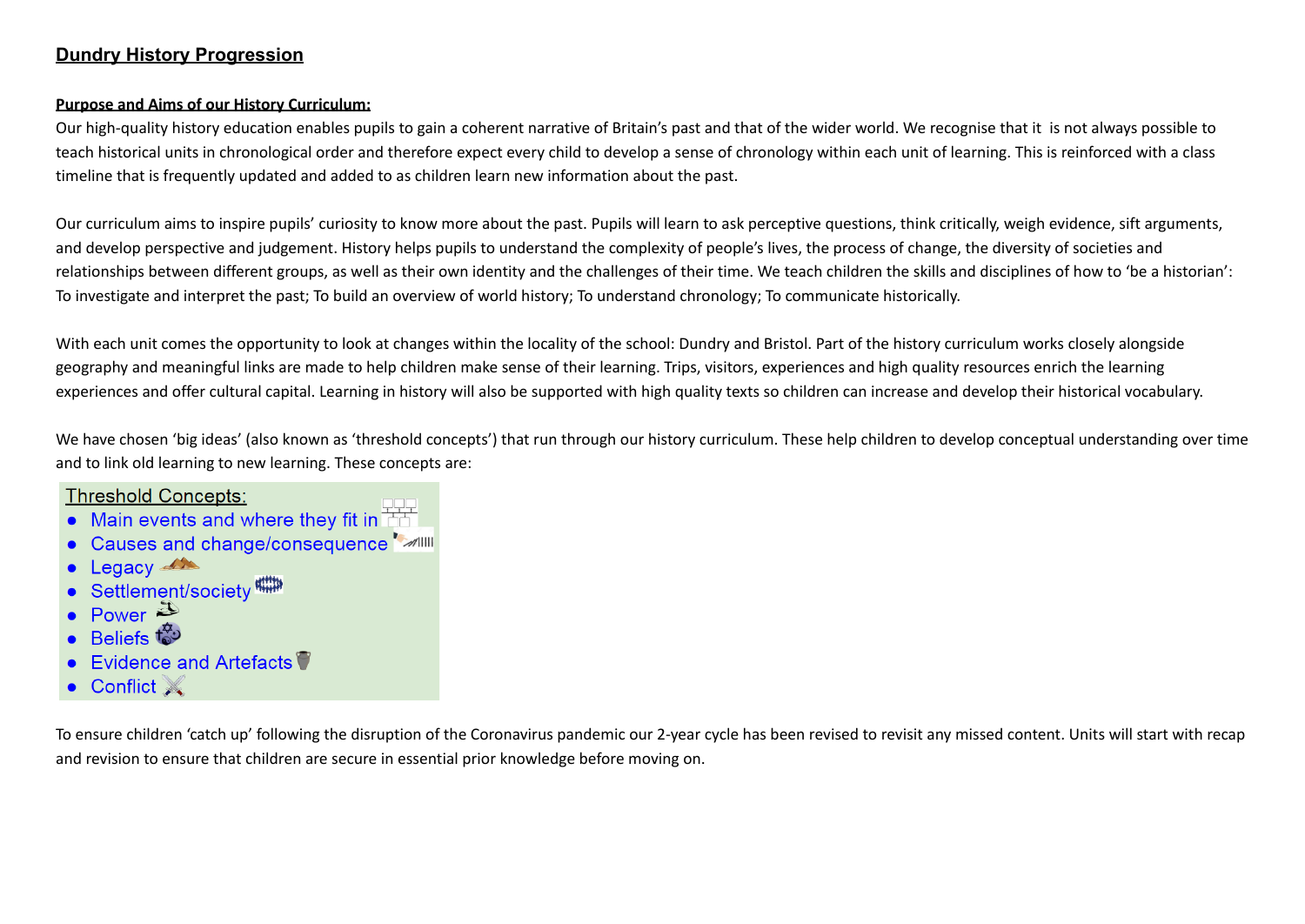### **The National Curriculum and EYFS Breadth of Study in History**

|                                | <b>EYFS</b><br>KS1                                                                                                                                                                                                                                                                                                                                                                                                                                                                                                                                           |                                                                                                                                                                                                                                                                                                                                                                                                                                                                                                                                                                                                                                                                                                                                                       |                                                                                                                                                                                                                                                                                                                                                                                                                                                                                                                                                                             | KS <sub>2</sub>                                                                                                                                                                                                                                                                                                                                                                                                                                                                                     |
|--------------------------------|--------------------------------------------------------------------------------------------------------------------------------------------------------------------------------------------------------------------------------------------------------------------------------------------------------------------------------------------------------------------------------------------------------------------------------------------------------------------------------------------------------------------------------------------------------------|-------------------------------------------------------------------------------------------------------------------------------------------------------------------------------------------------------------------------------------------------------------------------------------------------------------------------------------------------------------------------------------------------------------------------------------------------------------------------------------------------------------------------------------------------------------------------------------------------------------------------------------------------------------------------------------------------------------------------------------------------------|-----------------------------------------------------------------------------------------------------------------------------------------------------------------------------------------------------------------------------------------------------------------------------------------------------------------------------------------------------------------------------------------------------------------------------------------------------------------------------------------------------------------------------------------------------------------------------|-----------------------------------------------------------------------------------------------------------------------------------------------------------------------------------------------------------------------------------------------------------------------------------------------------------------------------------------------------------------------------------------------------------------------------------------------------------------------------------------------------|
|                                | <b>Reception Area of Learning</b>                                                                                                                                                                                                                                                                                                                                                                                                                                                                                                                            | Year 1 / Year 2                                                                                                                                                                                                                                                                                                                                                                                                                                                                                                                                                                                                                                                                                                                                       | Year 3 / Year 4                                                                                                                                                                                                                                                                                                                                                                                                                                                                                                                                                             | Year 5 / Year 6                                                                                                                                                                                                                                                                                                                                                                                                                                                                                     |
| Skills /<br><b>Disciplines</b> | Understanding the World:<br>Understanding the world<br>involves guiding children to<br>make sense of their physical<br>world and their community.<br>The frequency and range of<br>children's personal<br>experiences increases their<br>knowledge and sense of the<br>world around them - from<br>visiting parks, libraries and<br>museums to meeting                                                                                                                                                                                                       | Pupils develop an awareness of the past, using<br>common words and phrases relating to the passing<br>of time. They know where the people and events<br>they study fit within a chronological framework<br>and identify similarities and differences between<br>ways of life in different periods. They use a wide<br>vocabulary of everyday historical terms. They ask<br>and answer questions, choosing and using parts of<br>stories and other sources to show that they know<br>and understand key features of events. They<br>understand some of the ways in which we find out<br>about the past and identify different ways in which<br>it is represented.                                                                                      | history, establishing clear narratives within and across the periods they study. They note connections,<br>contrasts and trends over time and develop the appropriate use of historical terms. They regularly address<br>and sometimes devise historically valid questions about change, cause, similarity and difference, and<br>significance. They construct informed responses that involve thoughtful selection and organisation of<br>relevant historical information. They should understand how our knowledge of the past is constructed from<br>a range of sources. | Pupils continue to develop a chronologically secure knowledge and understanding of British, local and world                                                                                                                                                                                                                                                                                                                                                                                         |
| Knowledge                      | important members of<br>society such as police<br>officers, nurses and<br>firefighters. In addition,<br>listening to a broad selection<br>of stories, non-fiction,<br>rhymes and poems will<br>foster their understanding of<br>our culturally, socially,<br>technologically and<br>ecologically diverse world.<br>As well as building important<br>knowledge, this extends<br>their familiarity with words<br>that support understanding<br>across domains. Enriching<br>and widening children's<br>vocabulary will support later<br>reading comprehension. | Pupils are taught about:<br>Changes within living memory.<br>1.<br>Events beyond living memory that are<br>2.<br>significant nationally or globally [for<br>example, the Great Fire of London, the<br>first aeroplane flight or events<br>commemorated through festivals or<br>anniversaries] WWI and remembrance<br>The lives of significant individuals in the<br>3.<br>past who have contributed to national<br>and international achievements. [for<br>example, Isambard Kingdom Brunel,<br>Mary Anning, Humphry Davy, Sarah<br><b>Forbes Benetta and Florence</b><br>Nightingale]. Some should be used to<br>compare aspects of life in different<br>periods.<br>Significant historical events, people and<br>4.<br>places in their own locality | Pupils are taught about:<br>Changes in Britain from the Stone Age to the Iron Age<br>1.<br>The Roman Empire and its impact on Britain.<br>2.<br>Britain's settlement by Anglo-Saxons and Scots<br>3.<br>4.<br>Confessor<br>5.<br>reflected in the locality - Georgian Bath and Bristol.<br>6.<br>beyond 1066 - WWII children or Monarchy<br>The achievements of the earliest civilizations - an overview of where and when the first<br>7.<br>civilizations appeared and a depth study - Ancient Egypt<br>8.<br>9.                                                          | The Viking and Anglo-Saxon struggle for the Kingdom of England to the time of Edward the<br>A local history study - a study over time tracing how several aspects of national history are<br>A study of an aspect or theme in British history that extends pupils' chronological knowledge<br>Ancient Greece - a study of Greek life and achievements and their influence on the western world<br>A non-European society that provides contrast with British history -Mayan civilization c. AD 900; |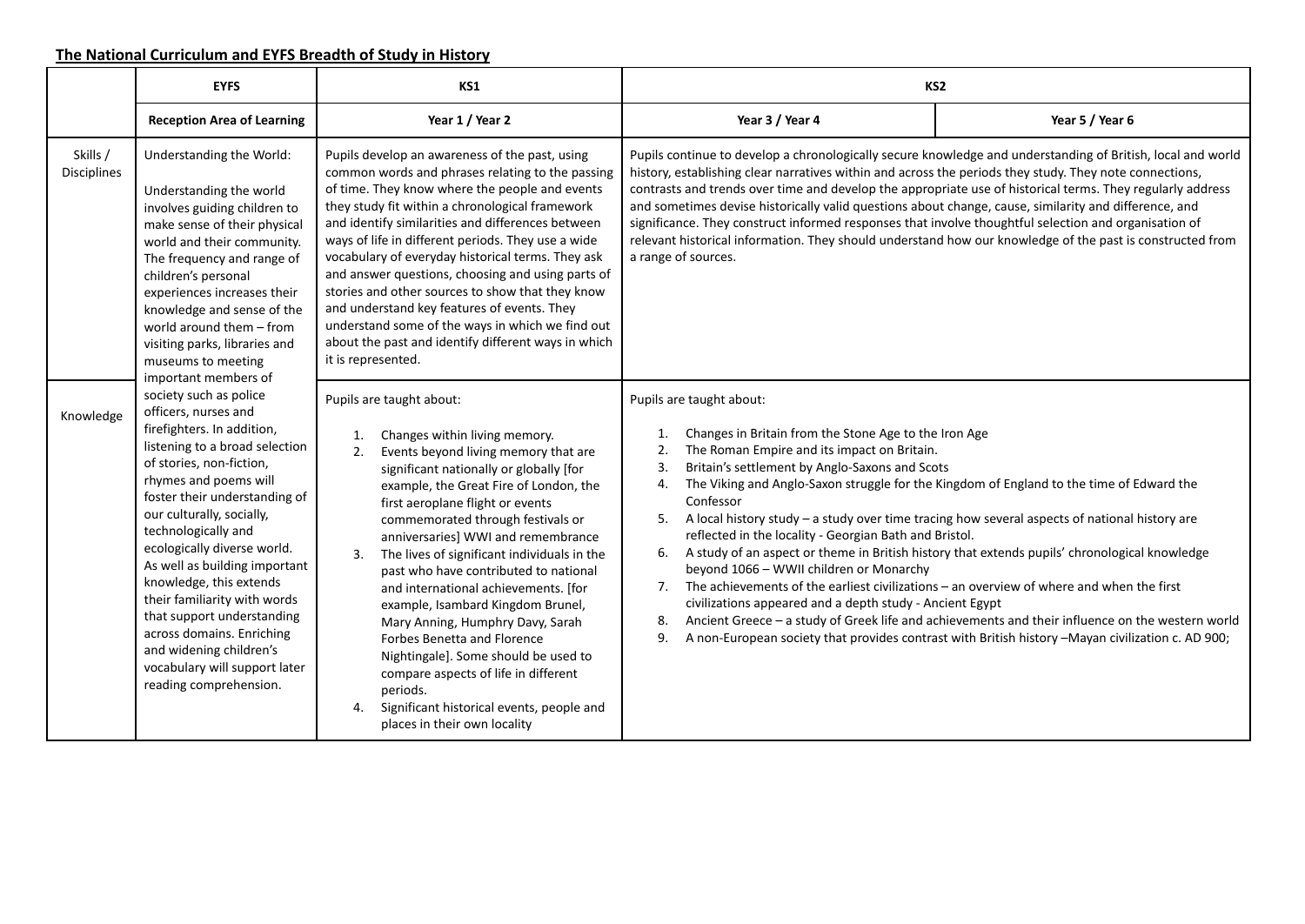## Our 2-year Cycle Long Term Overview in the Humanities (How we have organised the N.C. Breadth of Study)

| <b>Cycle A</b> |                       |                                                                              |                                                                                          |                                                                               |                                                                                                                                                 |                                                                    |                                                  |
|----------------|-----------------------|------------------------------------------------------------------------------|------------------------------------------------------------------------------------------|-------------------------------------------------------------------------------|-------------------------------------------------------------------------------------------------------------------------------------------------|--------------------------------------------------------------------|--------------------------------------------------|
| <b>EYFS</b>    | Theme                 | Local History: Me and<br>My Home                                             | Seasons                                                                                  | Transport                                                                     | Space                                                                                                                                           | <b>Plants and Growing</b><br><b>Things</b>                         | Under the Sea                                    |
| Year $1/2$     | History/<br>Geography | Changes in Living<br>Memory: My Life<br>Local History: Bristol<br>and Brunel | Seasonal and Daily<br><b>Weather Patterns</b><br><b>Short Remembrance</b><br><b>Unit</b> | <b>Local Area-</b><br>Dundry/Bristol/school<br>grounds                        | Significant People &<br><b>Comparing Aspects of</b><br>Life in Different<br>Periods: British<br>Queens; Elizabeth I,<br>Victoria & Elizabeth II | Compare our Local<br>Area to a Contrasting<br>Clty: Tokyo          | <b>Continents and Oceans</b>                     |
| Year 3/4       | History/<br>Geography | Stone Age to Iron Age                                                        |                                                                                          | Maps: Where in the<br>World                                                   | Antarctica                                                                                                                                      | <b>Ancient Greece</b>                                              | <b>Rivers and Waterfalls</b><br>around the World |
| Year 5/6       | History/<br>Geography | <b>Anglo Saxons and Vikings</b>                                              |                                                                                          | Mountains and the<br><b>Water Cycle</b>                                       | <b>Mayans</b>                                                                                                                                   | <b>Compare Regions of</b><br>the UK                                | <b>Volcanoes and</b><br>Earthquakes              |
| Cycle B        |                       |                                                                              |                                                                                          |                                                                               |                                                                                                                                                 |                                                                    |                                                  |
| <b>EYFS</b>    | Theme                 | Autumn Weather and<br>Harvest                                                | <b>Toys</b>                                                                              |                                                                               |                                                                                                                                                 |                                                                    | <b>Explorers and Pirates</b>                     |
| Year $1/2$     | History/<br>Geography | <b>Hot and Cold Places</b>                                                   | Changes in Living<br>Memory: Toys<br><b>Short Remembrance</b><br><b>Unit</b>             | The UK: Countries,<br>capital cities and Seas                                 | <b>Significant Event</b><br><b>Beyond Living</b><br>Memory: Fire of<br>London                                                                   |                                                                    | Uk and contrasting<br>Non-European country       |
| Year 3/4       | History/<br>Geography | Romans                                                                       | Comparison-Two<br><b>European regions</b>                                                | <b>Ancient Egyptians</b>                                                      |                                                                                                                                                 | Compare and contrast<br>Bristol/Bath to a<br>European City/ Naples | <b>USA</b>                                       |
| Year $5/6$     | History/<br>Geography | Significant Turning Point in British History - WWI                           |                                                                                          | Rainforests in the<br><b>Amazon Brazil</b><br>(Physical)(incl. Free<br>Trade) | Climate change in the<br><b>Amazon Brazil (Human</b><br>impact)                                                                                 | Local History: The Georgians in Bath and Bristol                   |                                                  |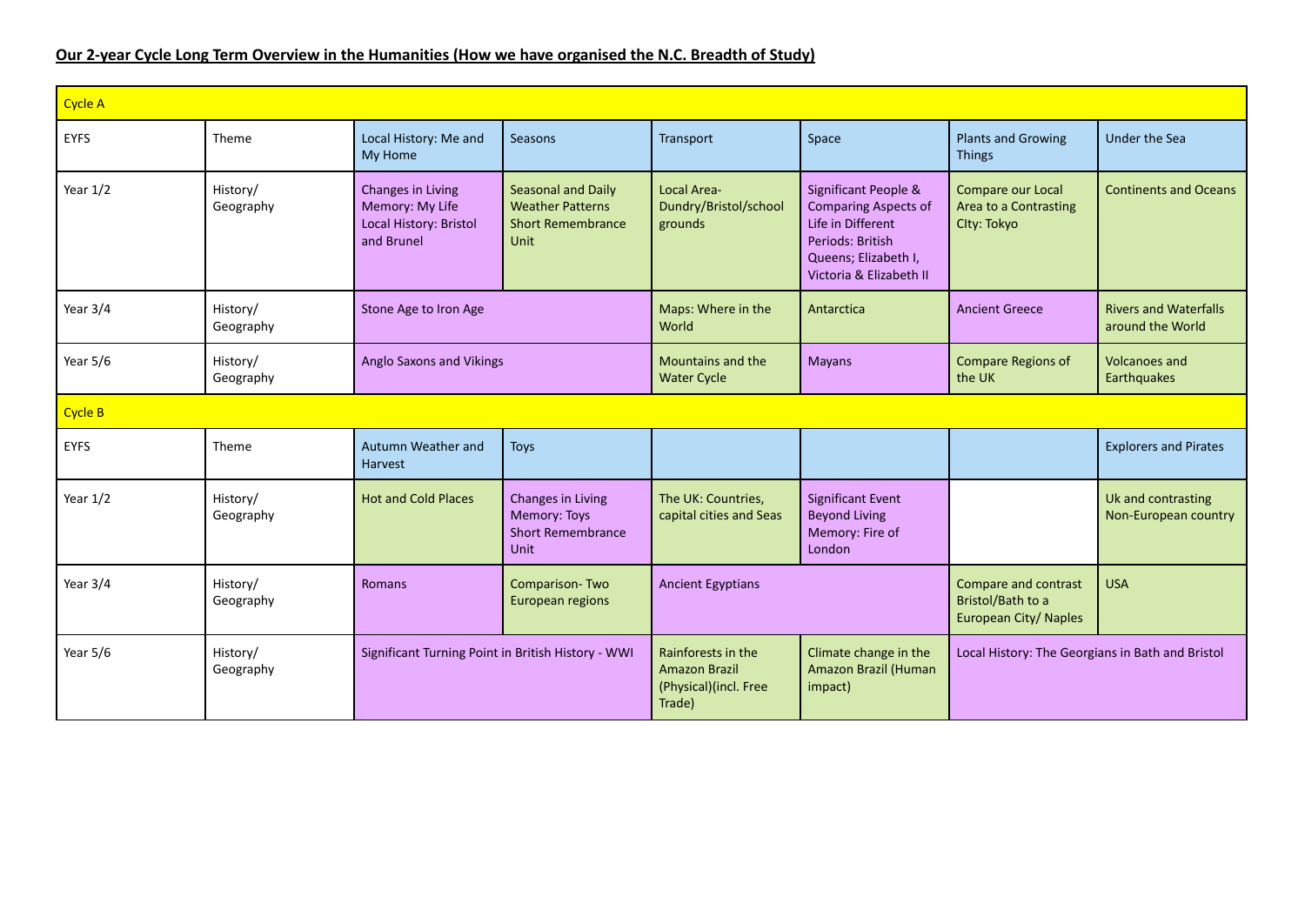## **Meaningful Links Across Our Curriculum**

|                                                   | KS1 1 - Year 1 and Year 2                                                                       |                                                                                                                          |                                                                         | LKS2 - Year 3 and Year 4                                                                                                                                        |                                     |                              | <b>UKS2 - Year 5 and Year 6</b>                                                                                                                                 |                             |                                                                     |
|---------------------------------------------------|-------------------------------------------------------------------------------------------------|--------------------------------------------------------------------------------------------------------------------------|-------------------------------------------------------------------------|-----------------------------------------------------------------------------------------------------------------------------------------------------------------|-------------------------------------|------------------------------|-----------------------------------------------------------------------------------------------------------------------------------------------------------------|-----------------------------|---------------------------------------------------------------------|
| Cycle A                                           | $T1$ :<br>Changes in living<br>memory (my life)<br>Local History -<br><b>Bristol and Brunel</b> | T2<br>Short<br>Remembrance unit<br>(significant events<br>beyond living<br>memory)                                       | T4:<br>Significant people<br>(British Queens)                           | T1 & T2:<br>Stone Age to Iron Age                                                                                                                               |                                     | T5:<br><b>Ancient Greece</b> | $T1$ :<br>Saxons                                                                                                                                                | T2:<br><b>Vikings</b>       | T4:<br>Mayans<br>(non-European<br>study)                            |
| <b>High Quality Texts</b><br>Available            |                                                                                                 |                                                                                                                          |                                                                         | Stone Age Boy (link to Write Stuff).                                                                                                                            |                                     | Theseus and the<br>Minortaur | Anglo Saxon Boy,<br>Tony Bradman                                                                                                                                | Viking Boy, Tony<br>Bradman |                                                                     |
| <b>History Based Trips</b>                        | Trip to SS Great<br><b>Britain</b>                                                              |                                                                                                                          |                                                                         | StoneHenge Trip (?)                                                                                                                                             |                                     |                              |                                                                                                                                                                 |                             |                                                                     |
| Cycle B                                           |                                                                                                 | T2:<br>Changes in Living<br>Memory (toys)<br>Short<br>Remembrance unit<br>(significant events<br>beyond living<br>memory | T4:<br>Significant event<br>beyond living<br>memory - Fire of<br>London | $T1$ :<br>Romans                                                                                                                                                | T3 & T4<br><b>Ancient Egyptians</b> |                              | T1 & T2:<br>Significant turning point in British History -<br>World War 2                                                                                       |                             | T5 & T6:<br>Local History - The<br>Georgians in Bath<br>and Bristol |
| <b>High Quality Texts</b><br>Available            |                                                                                                 |                                                                                                                          |                                                                         |                                                                                                                                                                 |                                     |                              | Letters from the Lighthouse, Emma Carrol                                                                                                                        |                             | The Georgians, Ruth<br>Brocklehurst                                 |
| <b>History Based Trips</b>                        |                                                                                                 |                                                                                                                          |                                                                         |                                                                                                                                                                 | British Museum in London            |                              | <b>Bristol/Somerset Based Trip</b>                                                                                                                              |                             | Walking tour with<br>English Heritage                               |
| <b>Cultural Capital</b><br>(in addition to trips) |                                                                                                 |                                                                                                                          |                                                                         |                                                                                                                                                                 |                                     |                              |                                                                                                                                                                 |                             |                                                                     |
| The Big Ideas<br>(conceptual<br>threads)          | Main events and where they fit in<br>Evidence and artefacts<br>Settlement and Society<br>Legacy | Cause and consequence (use term change in KS1)                                                                           |                                                                         | Main events and where they fit in<br>Evidence and artefacts<br>Cause and consequence<br>Settlement and Society<br>Legacy<br>Power<br>Conflict<br><b>Beliefs</b> |                                     |                              | Main events and where they fit in<br>Evidence and artefacts<br>Cause and consequence<br>Settlement and Society<br>Legacy<br>Power<br>Conflict<br><b>Beliefs</b> |                             |                                                                     |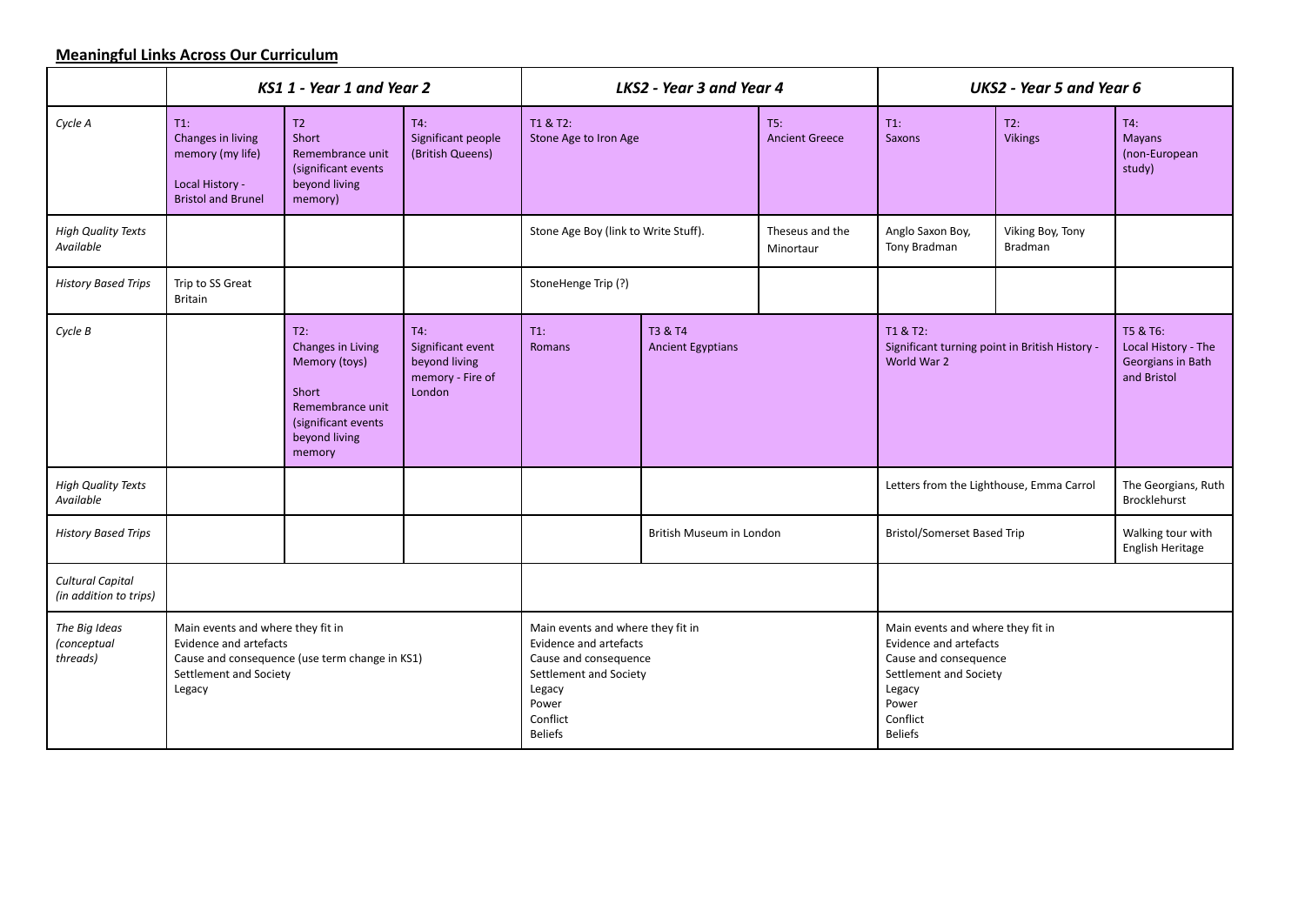|                              |                                                                                       | KS1 1 - Year 1 and Year 2                                                                                         |                                                                                                                                             |                       | LKS2 - Year 3 and Year 4 |                   |                                                               | UKS2 - Year 5 and Year 6 |                                                                |
|------------------------------|---------------------------------------------------------------------------------------|-------------------------------------------------------------------------------------------------------------------|---------------------------------------------------------------------------------------------------------------------------------------------|-----------------------|--------------------------|-------------------|---------------------------------------------------------------|--------------------------|----------------------------------------------------------------|
| Cycle A<br><b>Unit Title</b> | Changes in living<br>memory (my life)<br>Local History -<br><b>Bristol and Brunel</b> | Short<br>Remembrance unit<br>(significant events<br>beyond living<br>memory)                                      | Significant people<br>(comparing<br>aspects life in<br>different periods)<br><b>British Queens -</b><br>Elizabeth I,<br>Victoria, Elizabeth | Stone Age to Iron Age |                          | Ancient<br>Greece | <b>Anglo Saxons</b>                                           | <b>Vikings</b>           | <b>Mayans</b>                                                  |
| Cycle B<br><b>Unit Title</b> |                                                                                       | Changes in Living<br>Memory (toys)<br>Short<br>Remembrance unit<br>(significant events<br>beyond living<br>memory | Significant event<br>beyond living<br>memory - Fire of<br>London                                                                            | Romans                | <b>Ancient Egyptians</b> |                   | Significant turning point in British History -<br>World War 2 |                          | Local History -<br>The Georgians in<br><b>Bath and Bristol</b> |

## Summary of key knowledge and vocabulary that we teach through our Threshold Concepts (Big Ideas) within each phase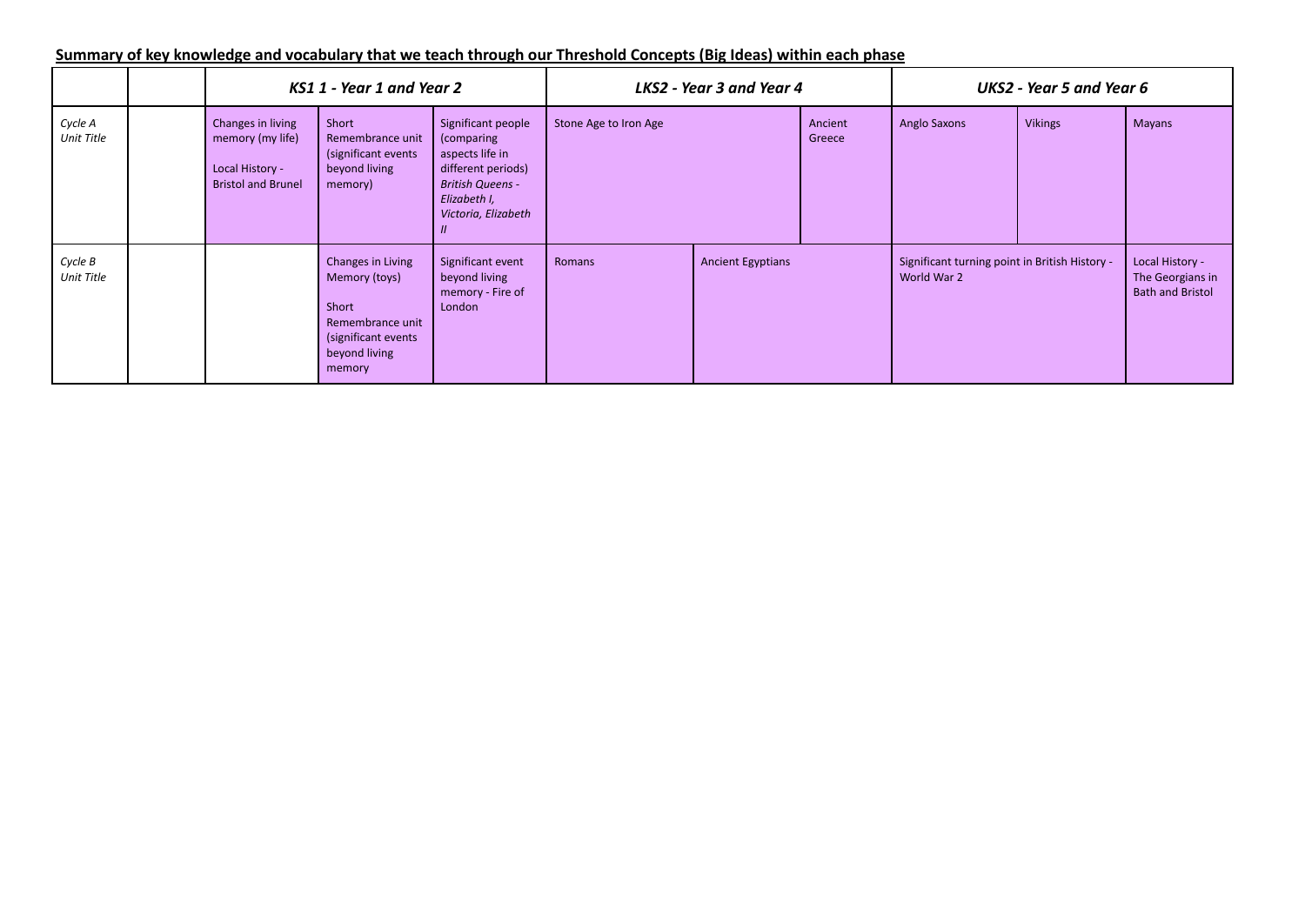| Main        | <b>Children</b> in | <b>Changes in living memory</b>                                    | <b>Stone Age to Iron Age</b>                                                                                          | <b>Saxons and Vikings</b>                                                                                                                                             |
|-------------|--------------------|--------------------------------------------------------------------|-----------------------------------------------------------------------------------------------------------------------|-----------------------------------------------------------------------------------------------------------------------------------------------------------------------|
|             | <b>EYFS will</b>   | Extinction of dinosaurs- was 66 million years ago, evolution of    | The Stone Age is the name given to the earliest period of human culture from around                                   | 350 CE Some arrivals from north Europe                                                                                                                                |
| events      |                    | first humans 200,000 years ago. Time is sequential; there are      | 2.5 million years ago to around 5000 years ago. The Stone Age is often divided into 3                                 | 410 CE Last Romans leave Britain                                                                                                                                      |
| and         | recognise          |                                                                    | neriods:<br>Palaeolithic (Old Stone Age) 2.5 million years ago to 10,000 BCE                                          | 430 CE First Christian church in Britain is<br>built in Whithorn, Scotland                                                                                            |
| where       | some               | specific periods of time, including years, decades, centuries and  | Mesolithic (Mid Stone Age) 10,000 BCE to 8,000 BCE                                                                    | 450 CE German Saxons settle in Kent                                                                                                                                   |
|             | environme          | generation. You were born less than a decade ago. Your parents     | Neolithic (New Stone Age) 8,000BCE to 3,000 BCE - farming began at this time. The                                     | 516 CE Battle of Mount Badon                                                                                                                                          |
| they fit in | nts that are       | were born a few more decades ago, your grandparents a few          | Palaeolithic era lasted for such a long time that it accounts for 99% of all human                                    | 570 CE Heptarchy* emerges in England                                                                                                                                  |
|             |                    | more than that.                                                    | history.                                                                                                              | 597 CE St Augustine brings Christianity to                                                                                                                            |
|             | different          |                                                                    | The Bronze Age lasted from 3000 BCE to 1200 BCE                                                                       | <b>England from Rome</b>                                                                                                                                              |
|             | from the           |                                                                    | The Iron Age in Britain is defined as between 800BCE and 43CE.                                                        | 600 CE First Law Code written in English in                                                                                                                           |
|             | one in             | <b>Local History - Bristol and Brunel</b>                          | <b>Ancient Greece</b>                                                                                                 | Aethelbert's kingdom in Kent                                                                                                                                          |
|             | which they         | Victorian period, over a century ago. Before WW1 and WW2,          | Ancient Greek culture begins with the Minoan civilisation in around 2700 BCE and ends                                 | 613 CE Northumbrian kings rule over most                                                                                                                              |
|             | live. They         | after the great fire of London. Brunel born 1806 (over 2           | with the collapse of the Hellenistic period in 150 BCE. 'Classical Greece' is from                                    | of England                                                                                                                                                            |
|             |                    | centuries ago). Over 3 decades till Victoria became queen in       | 490BCE.                                                                                                               | 664 CE Synod of Whitby held                                                                                                                                           |
|             | will               |                                                                    | 505 BCE Cleisthenes introduces democracy in<br>Athens                                                                 | 731 CE Bede completes ecclesiastical history<br>757 CE Offa becomes king of Mercia and                                                                                |
|             | compare            | 1837. 1841 - GWR route from London to Bristol opened. 1845         | 490 BCE Greek/Persian wars led by Xerxes- Battle of Marathon                                                          | arguably first king of all England                                                                                                                                    |
|             | and                | S.S. Great Britain went on it's first voyage. 1864: 50 years after | 461 BCE Peloponnesian wars begin between                                                                              | 789 CE First recorded Viking attack (Dorset)                                                                                                                          |
|             | contrast           | Brunel's death, the Clifton Suspension Bridge was opened.          | Sparta and Athens (to 446 BCE)                                                                                        | 793 CE Viking attack on Lindisfarne<br>886 Treaty of                                                                                                                  |
|             | characters         |                                                                    | 449 BCE Construction of Parthenon begins                                                                              | Alfred and Guthrum was formalised, defining<br>the boundaries of their kingdoms,                                                                                      |
|             |                    |                                                                    | 431 BCE Second Peloponnesian wars                                                                                     | peaceful relations between the English and the Vikings.                                                                                                               |
|             | from               | Significant people (comparing aspects of life in different         | 359 BCE Philip II becomes King of the Greeks                                                                          | <b>Mayans</b>                                                                                                                                                         |
|             | stories,           | periods)                                                           | 356 BCE Alexander the Great born                                                                                      | The Mayan civilization ran from 2000 BC and was discovered by the Spanish in the                                                                                      |
|             | including          | 1558 - 1603 Queen Elizabeth I was queen (Tudor) She reigned        | 356 BCE Alexander the Great defeats Persians                                                                          | 16th Century. The timeline of the Maya Civilization is often divided up into three                                                                                    |
|             | figures            | for 45 years. 5 centuries ago. She died 5 decades before the       | at Issus and is given Egypt                                                                                           | major periods: the Preclassic Period 2000 BC to 250 AD, the Classic Period 250 AD to                                                                                  |
|             | from the           | Great Fire of London and the Great Plague. She was the last        | 323 BCE Alexander the Great dies at Babylon<br>27 BCE- Conquest of Greece by Roman Empire complete                    | 900 AD, and the Post-classic Period 900 AD to 1500 AD. The Maya are native<br>Americans of Central America, who built a great civilisation in the tropical rainforest |
|             |                    | Tudor Monarch.                                                     | <b>Romans</b>                                                                                                         | that lasted for over 2000 years. The golden age of the Maya was between 250 and 900                                                                                   |
|             | past. They         |                                                                    | 54BCE Julius Caesar's invasion attempt of Britain                                                                     | CE                                                                                                                                                                    |
|             | will               | 1837 - 1901 Queen Victoria was queen (Victorian) She reigned       | 43BCE Successful invasion ordered by Claudius                                                                         | c.250 BCE: First systems of Maya writing developed                                                                                                                    |
|             | comment            | for 64 years which was the longest of any monarch at the time.     | 61 BCE Iceni revolt led by Boudicca                                                                                   | 600 CE: Caracol became the most important Maya city                                                                                                                   |
|             | on images          | Just over a century ago. (Beyond living memory).                   | 122 CE Construction of Hadrian's wall                                                                                 | c.900 CE: Cities like Tikal, Copán and Palengue abandon                                                                                                               |
|             | of familiar        | 1953 - Present Queen Elizabeth II is queen (Modern) She has        | 200 CE Introduction of Christianity in Britain<br>306 CE Constantine proclaimed emperor in York                       | <b>World War Two</b><br>1st September 1939: World War Two Begins                                                                                                      |
|             | <b>situations</b>  | reigned for over 68 years meaning she is the longest serving       | 312 CE- Constantine makes Christianity legal                                                                          | 3rd September 1939: Britain And France Declare War On Germany                                                                                                         |
|             |                    | monarch in the whole of British history. She was Queen when        | 406 CE Suevi, Alans, Vandals and Burgundians attack                                                                   | 27 <sup>th</sup> May 1940: Troops are evacuated from the beaches of Dunkirk                                                                                           |
|             | in the past.       |                                                                    | Gaul, and break contact between Rome and Britain:                                                                     | 10 June 1940: Italy Declares War on Britain and France                                                                                                                |
|             | They will          | you and your parents and possibly when your grandparents           | Remaining Roman army in Britain mutinies                                                                              | 21 June 1940: Germany Conquers France                                                                                                                                 |
|             | talk about         | were born.                                                         | 408 CE Devastating attacks by the Picts, Scots and                                                                    | 10 July 1940-31 October 1940: The Battle of Britain and the Blitz                                                                                                     |
|             | members            |                                                                    | <b>Saxons</b>                                                                                                         | 22 June 1941: Germany Invades Russia                                                                                                                                  |
|             | of their           | Significant event beyond living memory - Fire of London and        | 409 CE Britons expel Roman officials and fight for<br>themselves                                                      | 7 December 1941: Japan Attacks Pearl Harbour<br>8 December 1941: The USA Declares War on Japan                                                                        |
|             | immediate          | Remembrance                                                        | 410 CE Britain is independent                                                                                         | 11 Dec 1941: Italy and Germany Declare War On The USA                                                                                                                 |
|             |                    | Fire of London 1666, around 350 years ago. Just 1 year after the   | 440-500 CE Civil war and famine in Britain; Pictish                                                                   | 2 February 1943: German Defeat At Stalingrad                                                                                                                          |
|             | family and         |                                                                    | invasions: Many towns and cities are in ruins.                                                                        | May 13 1943: Defeat Of The Axis Powers In North Africa                                                                                                                |
|             | their.             | Great plague which killed one fifth of all Londoners. It took 4    | c. 480 - 550 CE Arrival of Anglo-Saxons                                                                               | 6 June 1944: D-Day                                                                                                                                                    |
|             | community          | decades for St Paul's Cathedral to be rebuilt.                     | <b>Ancient Egypt</b>                                                                                                  | 16 Dec 1944-25 January 1944: The Battle Of The Bulge                                                                                                                  |
|             | and name           |                                                                    | 3500 BC<br>Early settlers in the Nile valley                                                                          | 7 May 1945: German Surrender                                                                                                                                          |
|             | and                | WW1 took place after the Victorian era, over a century ago.        | 3100 BC<br>Hieroglyphic script developed Narmer unified Upper and Lower Egypt<br>2700 BC<br>First stone pyramid built | 6 August 1945: Atomic Bomb Dropped On Hiroshima<br>9 August 1945: Atomic Bomb Dropped On Nagasaki                                                                     |
|             | describe           | 1914-1918. WWII took place during 1939-1945. These events          | 2600 BC<br><b>Pyramids of Giza built</b>                                                                              | 2 September 1945: Japanese Surrender                                                                                                                                  |
|             |                    | can be counted in decades and some of your relatives might         | 1800 BCE- Egyptians adapt hieroglyphs to stand for sounds in their language. This idea                                | <b>Local history - Georgian Bath and Bristol</b>                                                                                                                      |
|             | people who         |                                                                    | of writing is passed down to later civilisations. The Rosetta stone discovered in the                                 | This was a period of great change, as cities grew, trade expanded and consumerism                                                                                     |
|             | are familiar       | remember the time of WWII.                                         | 19th century provided a key to deciphering                                                                            | and popular culture blossomed. Britain became a great economic and military power.                                                                                    |
|             | to them.           |                                                                    | 1400 BC<br>Tutankhamun became pharaoh                                                                                 | The industrial revolution began, leading to mass production and steam locomotion.                                                                                     |
|             |                    |                                                                    | 525 BC<br><b>Persians conquer Egypt</b>                                                                               | Arkwright's mill used water power to drive machinery. Iron was cheaply produced in                                                                                    |
|             |                    |                                                                    | 332 BCE- Greek Pharaohs installed by Alexander the Great                                                              | blast furnaces for the first time. Captain James Cook discovered Australia in 1770. The                                                                               |
|             |                    |                                                                    | 31BCE- Cleopatra is defeated by a Roman leader Octavian<br>30 BCE- Egypt becomes a province of the Roman empire.      | American revolutionary war ended in 1781, and Canada became a British colony in<br>1756. North America was still mostly a vast unknown land known as the "Wild West"  |
|             |                    |                                                                    |                                                                                                                       | In 1789, the French revolution began. In 1805 Napoleon had conquered most of                                                                                          |
|             |                    |                                                                    |                                                                                                                       | Europe, he was defeated by Lord Nelson near Cape Trafalgar off Spain, and defeated                                                                                    |
|             |                    |                                                                    |                                                                                                                       | on land at the battle of Waterloo, making a hero of the Duke of Wellington.                                                                                           |
|             |                    |                                                                    |                                                                                                                       | 1714-1830 Georgian Period                                                                                                                                             |
|             |                    |                                                                    |                                                                                                                       | 1789 French revolution.                                                                                                                                               |

**a where they fit in**

- 1805 Battle of Waterloo 1807 Slave trade ends
- 1837 Victoria becomes queen, Georgian era ends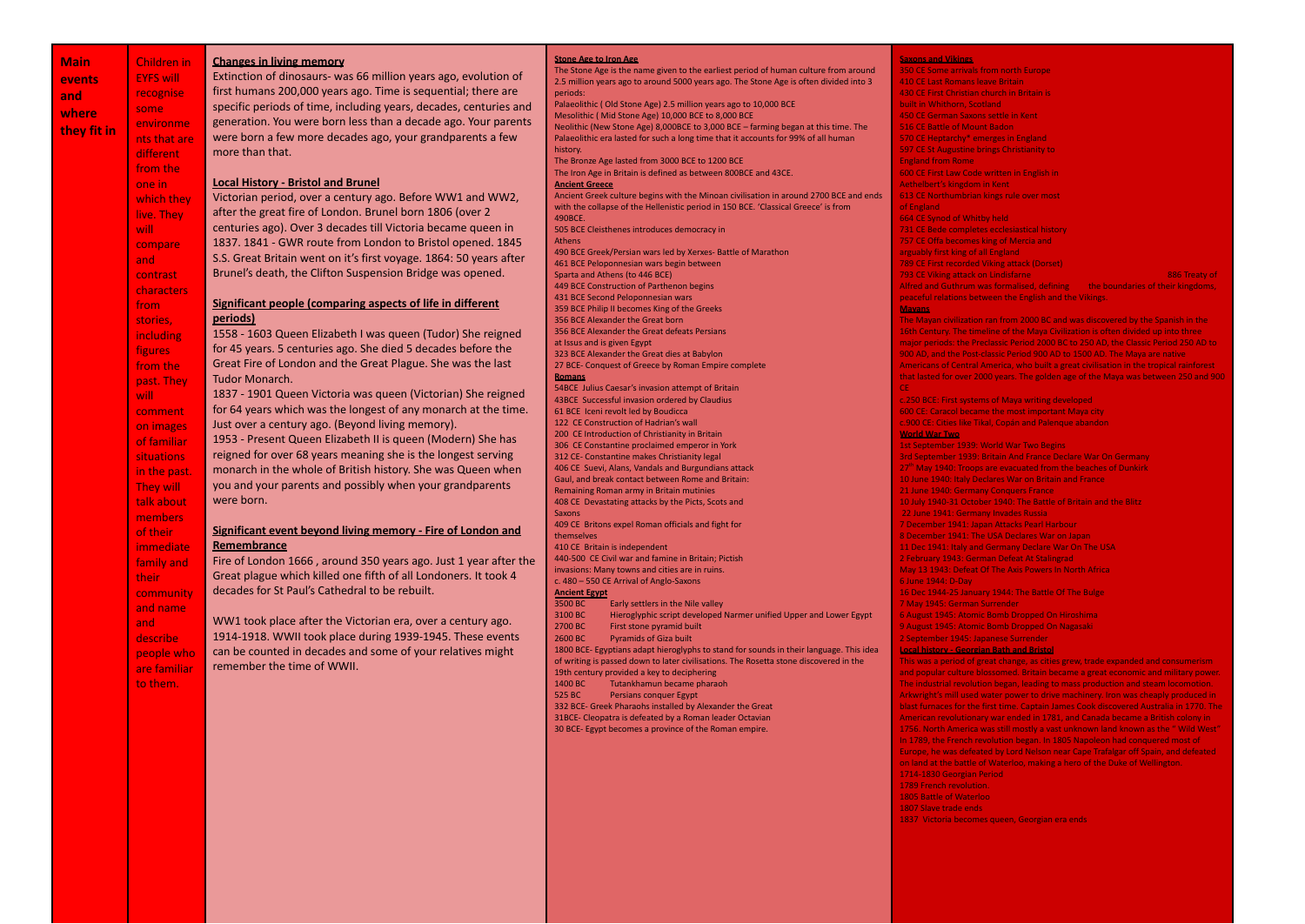| <b>Key</b><br><b>Conceptu</b><br><b>al</b><br>vocabular | timeline, years, decades, century, era, generation | BCE, AD, Prehistoric, Ancient, Civilisation, Culture, timeline, years,<br>decades, century, era, generation | dates, time period, era, chronology, continuity, change, century,<br>decade, legacy, BCE, AD, Prehistoric, Ancient, Civilisation,<br>Culture, timeline, years, decades, century, era, generation |
|---------------------------------------------------------|----------------------------------------------------|-------------------------------------------------------------------------------------------------------------|--------------------------------------------------------------------------------------------------------------------------------------------------------------------------------------------------|
|                                                         |                                                    |                                                                                                             |                                                                                                                                                                                                  |
|                                                         |                                                    |                                                                                                             |                                                                                                                                                                                                  |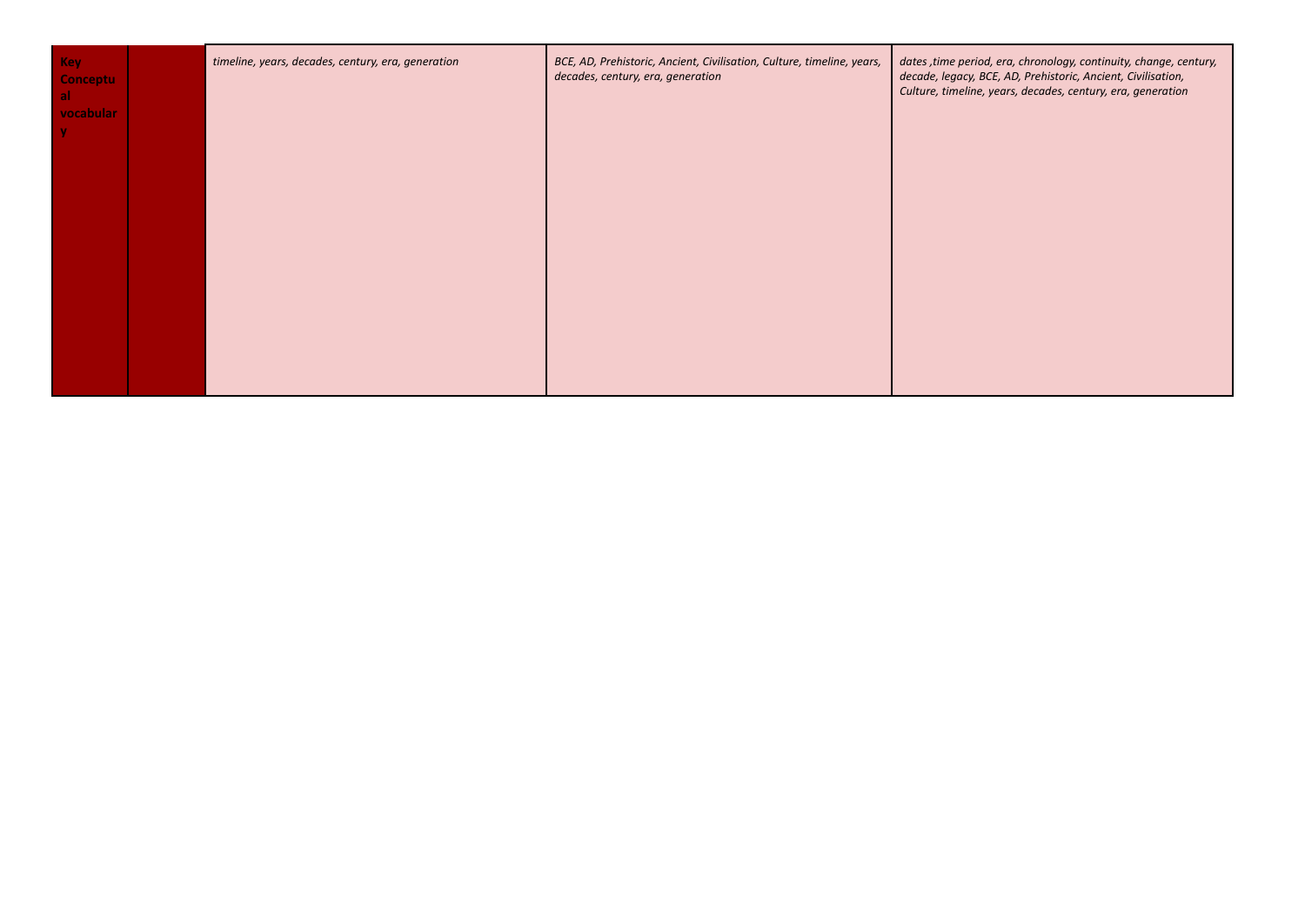| <b>Evidence</b> | Children in              | <b>Changes in living memory</b>                                                                           | <b>Stone Age to Iron Age</b>                                   | <b>Anglo Saxons and Vikings</b>                                                                                                 |
|-----------------|--------------------------|-----------------------------------------------------------------------------------------------------------|----------------------------------------------------------------|---------------------------------------------------------------------------------------------------------------------------------|
| and             | <b>EYFS will</b>         | Objects such as toys, paintings and photographs tell us about                                             | Evidence from Stone Age and Bronze Age life is in the form of  | Place names provide lasting evidence of Saxon settlement. The                                                                   |
| artefacts       | recognise                | the past and are used by historians to learn about the past. The                                          | sites, objects such as grave goods and weapons.                | treasures of the Sutton Hoo provide insight into Saxon society.                                                                 |
|                 | some                     | use of different materials have changed over time so that plastic                                         | The Amesbury Archer is the remains of a Bronze Age man buried  |                                                                                                                                 |
|                 | environme                | is far more common in modern toys than it was in the 1950's                                               | with over 100 objects including metal working tools.           | <b>Mayans</b>                                                                                                                   |
|                 | nts that are             | and 1960's.                                                                                               |                                                                | Most of what historians know about the Maya comes from what                                                                     |
|                 | different                | We can talk to our older generations to learn about the past.                                             | <b>Ancient Greece, Rome and Ancient Egypt</b>                  | remains of their architecture and art, including stone carvings                                                                 |
|                 | from the                 |                                                                                                           | Evidence of ancient civilisations is found in buildings (and   | and inscriptions on their buildings and monuments. Carved                                                                       |
|                 | one in                   | <b>Local History - Bristol and Brunel</b>                                                                 | remains of buildings), place names, objects, statues and early | stone artefacts, writing and remains of cities like Chechen Its in                                                              |
|                 | which they               | Clifton Suspension Bridge (view from the playground)                                                      | writing.                                                       | Mexico show us what Mayan civilization was like. Chitchen Itza is                                                               |
|                 | live. They               | Trip to the SS Great Britain. Images of the plans made for the                                            | Hieroglyphics help us understand how people lived in Ancient   | a city built by the Maya and its remains like its ball court and                                                                |
|                 | will                     | Suspension bridge (competition entrants). Newspaper articles of                                           | Egypt and their beliefs. The Rosetta Stone helped us to        | Temple of the Serpent tell us about Mayan civilisation and                                                                      |
|                 | compare                  | S.S. Great Britain/Suspension Bridge/GWR/Obituary                                                         | understand them. Tombs contain evidence about beliefs and      | pastimes.                                                                                                                       |
|                 | and                      | emphasising significance of Brunel and his engineering work to                                            | culture, such as the tomb of Tutankhamun                       |                                                                                                                                 |
|                 | contrast                 | the city of Bristol.                                                                                      |                                                                | <b>Local history - Georgian Bath and Bristol</b>                                                                                |
|                 | characters               |                                                                                                           |                                                                | Novels from the Georgian era, written records, Hogarth                                                                          |
|                 | from                     | Significant people (comparing aspects of life in different                                                |                                                                | illustrations, buildings in Bath and Bristol, artefacts from the ear,                                                           |
|                 | stories,                 | periods)                                                                                                  |                                                                | newspaper articles and cartoons (political satire)                                                                              |
|                 | including                | Queen Elizabeth I: Some Tudor artefacts remain, but these are                                             |                                                                |                                                                                                                                 |
|                 | figures                  | mostly from wealthy households. Tudor portraits and first hand                                            |                                                                | <b>World War Two</b>                                                                                                            |
|                 | from the                 | accounts give historians lots of clues about the past.                                                    |                                                                | Government propaganda from WW2, letters, diaries, films and                                                                     |
|                 | past. They               | Queen Victoria: Photography was a Victorian invention that                                                |                                                                | radio clips. Conflicting accounts of the impact of evacuation.                                                                  |
|                 | will                     | helps historians learn about the past, including what people and                                          |                                                                | Family records and personal histories. Diaries, e.g. Anne Frank's.                                                              |
|                 | comment                  | places looked like. Victorian artefacts tell us more about what<br>schools, factories and mines were like |                                                                | Also lots of photographs and videos from the time. Trenches<br>that can still be visited in France and battlefields. Planes and |
|                 | on images<br>of familiar | Queen Elizabeth II: We have lots of photographs and filmed                                                |                                                                | tanks still able to be seen in museums. Personal items like                                                                     |
|                 | situations               | footage of the modern queen and first hand accounts.                                                      |                                                                | uniforms can still be seen.                                                                                                     |
|                 | in the past.             |                                                                                                           |                                                                |                                                                                                                                 |
|                 | They will                | Significant event beyond living memory - Fire of London &                                                 |                                                                |                                                                                                                                 |
|                 | talk about               | Remembrance                                                                                               |                                                                |                                                                                                                                 |
|                 | members                  | People from the past left written accounts behind that can be                                             |                                                                |                                                                                                                                 |
|                 | of their                 | clues into the past such as Pepys' diary (which include his                                               |                                                                |                                                                                                                                 |
|                 | immediate                | eye-witness account of the fire of London) and paintings.                                                 |                                                                |                                                                                                                                 |
|                 | family and               |                                                                                                           |                                                                |                                                                                                                                 |
|                 | their                    | Photographs, poems, diaries and letters help us to understand                                             |                                                                |                                                                                                                                 |
|                 | community                | why we remember those who died in WWI. Also inclusion of                                                  |                                                                |                                                                                                                                 |
|                 | and name                 | video footage - early use of video recording, no sound. There are                                         |                                                                |                                                                                                                                 |
|                 | and                      | many people who still remember WWII and lots of accounts,                                                 |                                                                |                                                                                                                                 |
|                 | describe                 | videos, letters and newspaper articles that tell us about the                                             |                                                                |                                                                                                                                 |
|                 | people who               | experiences of those involved.                                                                            |                                                                |                                                                                                                                 |
|                 | are familiar             |                                                                                                           |                                                                |                                                                                                                                 |
|                 | to them.                 |                                                                                                           |                                                                |                                                                                                                                 |
|                 |                          |                                                                                                           |                                                                |                                                                                                                                 |
|                 |                          |                                                                                                           |                                                                |                                                                                                                                 |
|                 |                          |                                                                                                           |                                                                |                                                                                                                                 |
|                 |                          |                                                                                                           |                                                                |                                                                                                                                 |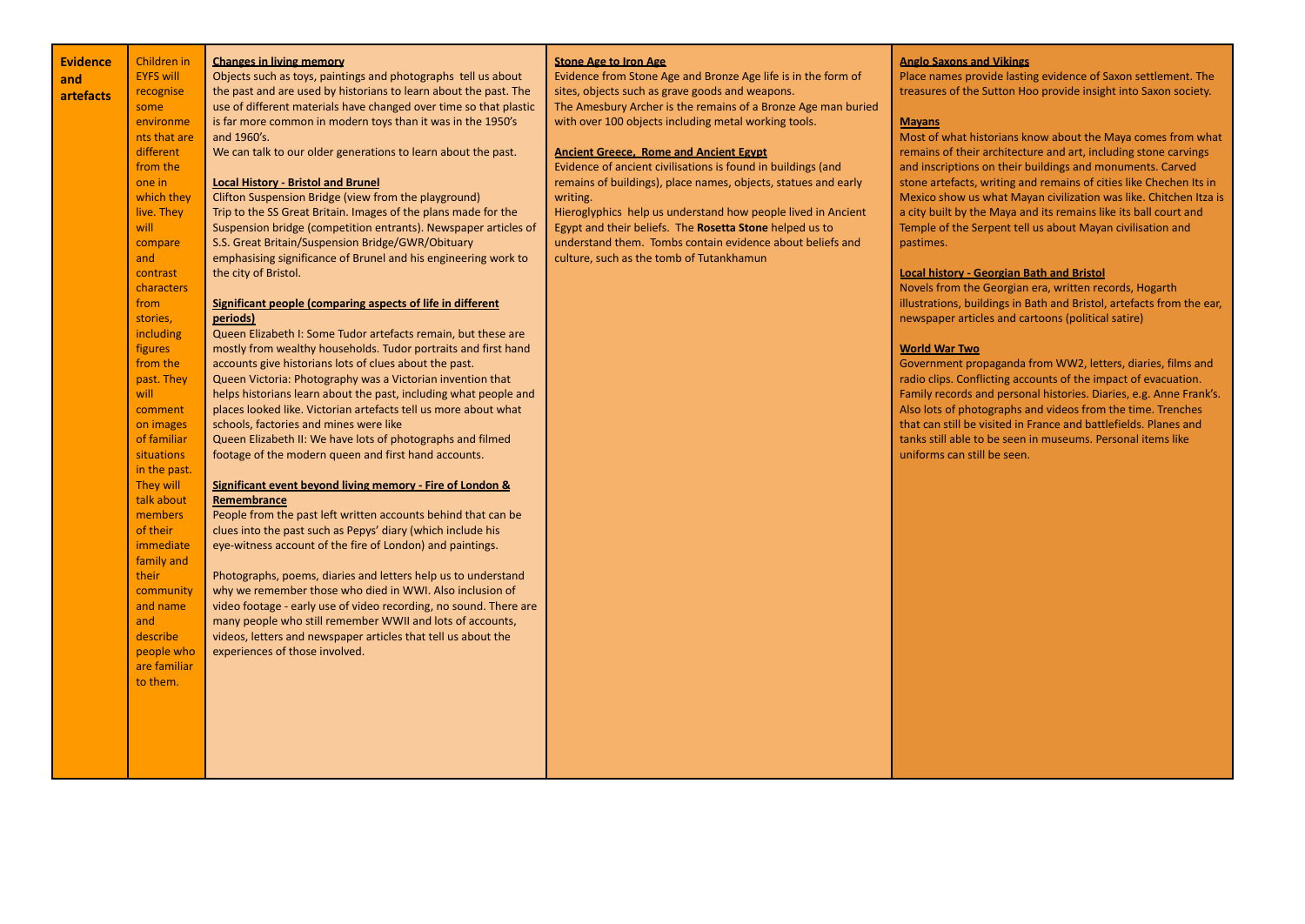| <b>Cause</b>   | <b>Children in</b>     | <b>Changes in living memory</b>                                    | <b>Stone Age to Iron Age</b>                                      | <b>Anglos Saxons and</b>    |
|----------------|------------------------|--------------------------------------------------------------------|-------------------------------------------------------------------|-----------------------------|
| and            | <b>EYFS will</b>       | Toys have changed over time because science and technology         | The Stone age to Iron Age period was one of immense change,       | Many of the Anglo-          |
|                | recognise              | have changed. Our views on childhood and playing have also         | driven by advancements in technology and in particular,           | farm, having previo         |
| conseque       | some                   | changed over time, reflected in toys today. Plastic is much more   | weaponry and tools. Change in climate meant that people left      | northern Europe. T          |
| nce (in        | environme              | common and cheap to get so many toys are made from this            | Africa to settle around the globe. During the Stone Age, they     | departure of the Ro         |
| <b>KS1</b> use |                        | rather than metal and wood like in previous decades.               | stopped being nomadic and built permanent settlements.            | did not occupy exis         |
| term           | nts that are           |                                                                    | Because of improvements to tools and weapons, people settled      | their own more rur          |
| 'change')      | different<br>from the  | <b>Local History - Bristol and Brunel</b>                          | in communities, began farming and rearing domesticated            | these were all invas        |
|                |                        | The industrial revolution meant that machines were used to         | animals and began to compete with other communities for           | coexistence was ag          |
|                | one in                 | make and transport things more quickly. This relied on coal,       | resources. Iron Age brought new farming technology but also       | 'lesser' citizens. Ori      |
|                | which they             | which was mined in Somerset in the 1800s. Towns like Radstock      | new weapons, as a result fighting was more common                 | gradually develope          |
|                | live. They             | grew because of coal mining and railways were built to transport   |                                                                   | the 6th Century the         |
|                | will                   | coal. Transport was much slower before Brunel's railways.          | <b>Ancient Greece</b>                                             | stretching from No          |
|                | compare                | People began to take holidays at the seaside using the railways.   | As a result of the Peloponnesian Wars, city states in Ancient     | south coast. As a re        |
|                | and                    | Propeller driven steam ships made travel across water, and in      | Greece became weaker. Athens ultimately lost. They became too     | <b>Wessex, Saxons and</b>   |
|                | contrast               | particular, to the US much quicker. The Clifton Suspension Bridge  | weak to fight off invaders. The wars led to the eventual takeover | arrangement know            |
|                | characters             | connected two areas of Bristol together over the Avon Gorge.       | of the city states by King Philip of Macedonia and his son        |                             |
|                | from                   |                                                                    | Alexander.                                                        | <b>Mayans</b>               |
|                | stories,               | Significant people (comparing aspects of life in different         |                                                                   | At its peak, the May        |
|                | including              | periods)                                                           | <b>Romans</b>                                                     | and almost 2 millio         |
|                | figures                | Queen Elizabeth I: The invention of the printing press meant       | Romans invaded Britain to expand their empire and for natural     | these significant M         |
|                | from the               | that people could share news and ideas. It meant more people       | resources. Boudicca's revolt was caused by Roman demands for      | quite sure why, but         |
|                | past. They             | learned to read, words could be printed quickly and easily         | her land and ill treatment. Her defeat made Roman rule stronger.  | overpopulation ma           |
|                | will                   | making the spread of information faster and accessible to          | The second invasion of Britain had a number of causes: to         | could be over farmi         |
|                | comment                | poorer, working class people. More people could share their        | expand the empire, for natural resources, to control Celtic       | still live in the same      |
|                | on images              | beliefs because of printed words.                                  | rebellions, for the emperor to impress his people and keep the    | many of the traditio        |
|                | of familiar            | Victoria: New inventions from the Victorian era changed            | loyalty of the army.                                              |                             |
|                | situations<br>in the   | industry and travel. Link back to Brunel, trains, industrial       | Boudicca's revolt was caused by Roman demands for her land        | <b>Local history - Geo</b>  |
|                |                        | revolution. New ideas about charity, children, education           | and their ill treatment of her and her daughters. The revolt      | Because of the indu         |
|                | past.They<br>will talk | eventually led to children being able to go to school resulting in | gained momentum because Suetonius the Roman governor of           | lived in towns and          |
|                | about                  | a more literate population.                                        | Britain was in Anglesey fighting the Druids.                      | from an empire (in          |
|                | members                | Queen Elizabeth II: Changes within living memory. Reigned over     | Roman settlement made Britain more prosperous, Trade              | wealthy and class d         |
|                | of their               | a technological boom resulting in information being shared         | increased. By the 3rd century, Britain's economy was diverse and  |                             |
|                | immediate              | faster, changes in jobs and lifestyle.                             | well established.                                                 | <b>World War Two</b>        |
|                | family and             |                                                                    |                                                                   | Hitler's invasion of        |
|                | their                  |                                                                    | <b>Ancient Egypt</b>                                              | <b>Resistance to surre</b>  |
|                | community              | Significant event beyond living memory - Fire of London and        | People migrated to the land surrounding the river Nile as it was  | <b>Blitz prevented inva</b> |
|                | and name               | Remembrance                                                        | fertile. Pyramids were built for important figures as a way of    | and a weak econon           |
|                | and                    | The fire of London spread because of flammable, cramped            | honouring the dead. Important people were mummified to            | <b>Evacuation caused</b>    |
|                | describe               | housing, aided by wind. Water was hard to get to. There was no     | preserve their bodies for the afterlife. Pharaoh Tutankhamun      | urban areas such as         |
|                | people who             | fire brigade. As a result of the Fire of London, changes were      | only ruled for 9 years but he is the most famous ancient Egyptian | communities such            |
|                | are familiar           | made to planning of London's streets. Also a huge refugee and      | pharaoh, because the discovery of his tomb by an archaeologist    | from German attac           |
|                | to them.               | homelessness crisis developed. Houses were made out of brick       | called Howard Carter was a very important event. Alexander of     | Baedeker raids" cau         |
|                |                        | and stone and streets were wider to stop fire spreading as         | Macedon and his Greek army conquered ancient Egypt.               | buildings.                  |
|                |                        | quickly. There was a national fundraising scheme set up to help    | Alexander loved Egypt so much he decided to stay. He made         |                             |
|                |                        | them.                                                              | himself a pharaoh and moved the capital city to Alexandria.       |                             |
|                |                        |                                                                    | The Romans invaded ancient Egypt in 30BC and Emperor              |                             |
|                |                        | Women took on new roles during WW1, working on farms and           | Augustus defeated Pharaoh Cleopatra VII and her general Mark      |                             |
|                |                        | munitions factories. Women were finally granted the right to       | Anthony. Cleopatra VII died in mysterious circumstances and       |                             |
|                |                        |                                                                    |                                                                   |                             |

Egypt became part of the Roman Empire.

vote after the first world war. Every community was affected by

war for the first time.

#### **Anglos Saxons and Vikings**

Saxon settlers came to Britain seeking land to ously lived in frequently-flooded areas of he majority of the influx took place after the omans, although in many cases Anglo-Saxons ting Roman settlements but rather developed al settlements. In the past it was thought that sions, but more recent historians suggest that reed, although with Celtic Britons becoming iginally settling in small communities they d into larger kingdoms, and by the middle of ere were 7 main kingdoms in England. rthumbria in the north, to Wessex on the esult of Alfred's overthrowing of the Vikings in d Vikings coexisted in North and South, an vn as the Danelaw.

yan civilisation was made up of 40 great cities n people. Suddenly, in around 900, many of aya settlements were abandoned. No one is it is possible that changes in the climate or de the cities uninhabitable. Other reasons ing or conflict between city states. The Maya e areas of Central America today, continuing  $ons.$ 

#### **Local history - Georgian Bath and Bristol**

astrial revolution, more and more Georgians cities. With increasing industry and trade cluding slave trade), people became more divisions deepened.

Poland prompted declaration of war. nder at Dunkirk and the Battle of Britain and asion of Britain. After the war, food shortages ny caused rationing to last over a decade. separation of families and children from s London and Bristol moved to rural as Somerset in order to provide better safety  $f$ ks. Bath was bombed in retaliation in the  $''$ used 417 deaths and damage to historic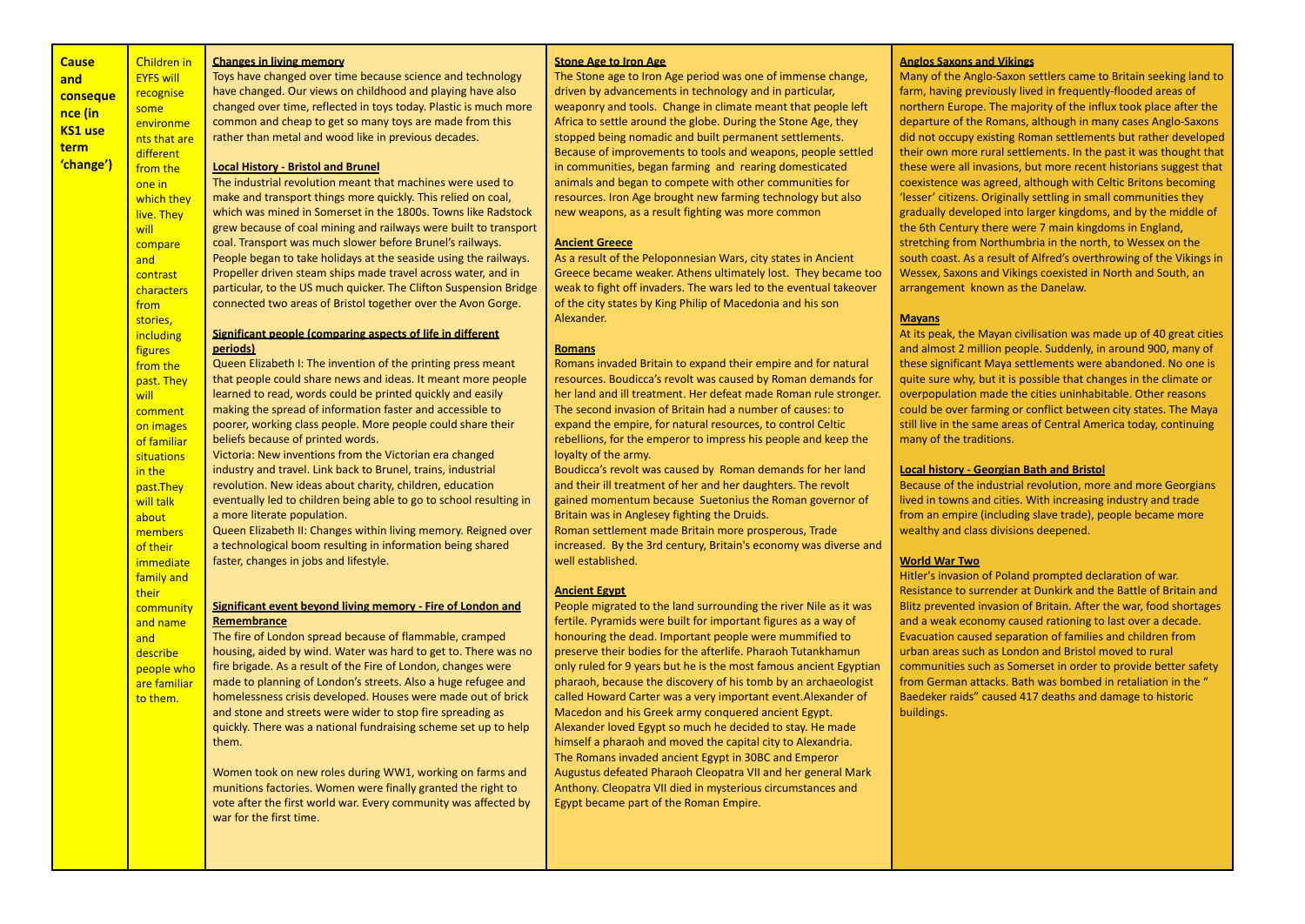| <b>Legacy</b>                    | Children in<br><b>EYFS will</b><br>recognise<br>some<br>environme<br>nts that are<br>different<br>from the<br>one in<br>which they<br>live. They<br>will<br>compare<br>and<br>contrast<br>characters<br>from<br>stories,<br>including<br>figures<br>from the<br>past. They<br>will<br>comment<br>on images<br>of familiar<br>situations<br>in the past<br>They will<br>talk about<br>members<br>of their<br>immediate<br>family and<br>their<br>community<br>and name<br>and<br>describe<br>people who<br>are familiar<br>to them. | <b>Changes in living memory</b><br>Population changes in recent history has meant more houses,<br>hospitals and schools have needed to be built.<br><b>Local History - Bristol and Brunel</b><br>Brunel changed travel and transport so that people could travel<br>further, faster and more comfort<br>Evidence of what Brunel achieved is still in use today. His<br>achievements changed transport and the landscape forever.<br>Significant people (comparing aspects of life in different<br>periods)<br>Queen Elizabeth I: There was lots of fighting in England between<br>Catholics and Protestant because they each thought their<br>version of Christianity was the most important. Queen Elizabeth<br>I established the Church of England which united Catholics and<br>Protestants. She also created one common prayer book.<br>Queen Victoria: During Queen Victoria's reign, Britain started<br>ruling over more and more other countries (the British Empire<br>grew substantially) and that made Britain the most powerful<br>country in the world. Many of our school buildings are a legacy<br>of the Victorians. The railway stations in and around Bristol are a<br>legacy of the Victorians. Queen Victoria made the monarchy<br>very popular, as she supported many charities and went to many<br>events<br>Queen Elizabeth II: Queen Elizabeth II is the longest reigning<br>British monarch. She helped to establish the Commonwealth<br>and during her reign the law has changed so girls can inherit the<br>throne.<br>Significant event beyond living memory - Fire of London and<br>Remembrance<br>In the wake of the blaze, the city was rebuilt in accordance with<br>new regulations that minimised the threat of such a fire taking<br>hold again. Stone and brick were used instead of wood.<br>Evidenced in landmarks like St. Pauls' Cathedral.<br>WW1 was the first global war. It killed millions of people. New<br>weapons meant fighting was more deadly. Most communities<br>lost men to the fighting. Women worked, some for the first<br>time, making weapons. Britain built cenotaph and war<br>memorials after WW1 to remember the war dead, these are still<br>visited today | <b>Stone Age to Iron Age</b><br>Celtic language and culture is still present in Britain today. The<br>Stone Age saw people change from hunting and gathering to<br>farming and settling.<br><b>Ancient Greece</b><br>The Greeks invented the concept of theatre, and the Olympic<br>games between states. These were held in Olympia in honour of<br>Zeus the king of gods. Athenians practiced reasoned debate and<br>argument called philosophy. They made significant discoveries in<br>mathematics, science and medicine. Art reflected gods in their<br>glory and ideas of beauty, such as statues at the Parthenon.<br>They told stories about their gods called myths. The democratic<br>form of government also forms the lasting legacy of the Ancient<br>Greeks.<br><u>Romans</u><br>Legacy of Roman rule is still evident in our roads, town planning,<br>army tactics, language, place names, food, sewers and viaducts,<br>sanitation houses made from stone, central heating. Britain had<br>no proper roads before the Romans - there were just muddy<br>tracks. So the Romans built new roads all across the landscape -<br>over 16,000km (10,000 miles) in fact! We've still got lots of words<br>and phrases in our language today that come from Latin. Words<br>like 'exit', which means 'he or she goes out', and 'pedestrian',<br>which means 'going on foot'. The Romans introduced the idea of<br>living in big towns and cities. Roman towns were laid out in a<br>grid. Streets criss-crossed the town to form blocks called<br>'insulae'. In the middle was the 'forum', a big market square<br>where people came to trade. If a place-name has 'chester',<br>'caster' or 'cester' in it, it's almost certainly Roman (for example,<br>Gloucester, Doncaster and Manchester). The word 'chester'<br>comes from the Latin word 'castrum' which means 'a fort'.<br>London was a Roman city too, although it was called Londiniun.<br>When the Romans invaded, they built a fort beside the river<br>Thames. This was were traders came from all over the empire to<br>bring goods to Britain. It grew and grew, until it was the most<br>important city in Roman Britain.<br><b>Ancient Egypt</b><br>Irrigation, religion with belief in the afterlife, the beginnings of<br>medicine, paper and writing are legacies of Ancient Egypt.<br>Scribes recorded history using hieroglyphics Doctors learned<br>about the human body. Ancient Egyptians developed a 365 day<br>calendar, and a system of government. Irrigation: The ancient<br>Egyptians were the first farmers to produce surplus crops, due to<br>their system to irrigate the River Nile. Calendar: they developed<br>the 365 day calendar. Religion: they had one of the first religions<br>with a belief in the afterlife. Writing: They made paper and<br>invented some of the earliest forms of writing | <b>Anglo Saxons and Vikings</b><br>The origins of the English language and place names were<br>developed by the invasions of both the Saxons and the Vikings.<br>Christianty, churches and monasteries were widely established<br>by the Saxons. The Vikings also were responsible for the world's<br>oldest parliament. Many of our rules and regulations and the<br>idea of trial by jury came from the Anglo Saxons<br><b>Mayans</b><br>The Ancient Mayans developed the science of astronomy,<br>calendar systems, and hieroglyphic writing. They were also<br>known for creating great architecture, such as pyramids,<br>temples, palaces, and observatories.<br><b>Local history - Georgian Bath and Bristol</b><br>Modern mass-production has its roots in the Georgian industrial<br>revolution, which paved the way for factories, and the bulk<br>transportation of goods. The accompanying agricultural<br>revolution led to bigger, bulkier animals, better varieties of grain,<br>and higher outputs. Terraced houses, symmetrical frontages,<br>basement kitchens, special dining rooms are Georgian designs.<br>Georgian period saw the popularisation of many foods we love<br>today: tea, coffee, chocolate, ice cream, biscuits and cakes,<br>jellies, sparkling champagne. Cities like Bristol still come to terms<br>with the legacy of the slave trade. Bath still has a thriving tourist<br>industry as a result of its Georgian architecture and cultural<br>interest.<br><b>World War Two</b><br>WW2 legacy, social equality, dissolution of empire and the<br>rebuilding of cities heavily bombed in the war such as London<br>but also German cities like Hamburg. After the war people<br>wanted a fairer society and the National Health Service<br>developed. The United Nations was developed to help resolve<br>conflicts, end wars and prevent them from happening.<br>Remembrance services are help to remember those that served<br>and lost their lives in World War Two. National and local<br>monuments have been built so that those involved can be<br>remembered. |
|----------------------------------|------------------------------------------------------------------------------------------------------------------------------------------------------------------------------------------------------------------------------------------------------------------------------------------------------------------------------------------------------------------------------------------------------------------------------------------------------------------------------------------------------------------------------------|---------------------------------------------------------------------------------------------------------------------------------------------------------------------------------------------------------------------------------------------------------------------------------------------------------------------------------------------------------------------------------------------------------------------------------------------------------------------------------------------------------------------------------------------------------------------------------------------------------------------------------------------------------------------------------------------------------------------------------------------------------------------------------------------------------------------------------------------------------------------------------------------------------------------------------------------------------------------------------------------------------------------------------------------------------------------------------------------------------------------------------------------------------------------------------------------------------------------------------------------------------------------------------------------------------------------------------------------------------------------------------------------------------------------------------------------------------------------------------------------------------------------------------------------------------------------------------------------------------------------------------------------------------------------------------------------------------------------------------------------------------------------------------------------------------------------------------------------------------------------------------------------------------------------------------------------------------------------------------------------------------------------------------------------------------------------------------------------------------------------------------------------------------------------------------------------------------------------------|-----------------------------------------------------------------------------------------------------------------------------------------------------------------------------------------------------------------------------------------------------------------------------------------------------------------------------------------------------------------------------------------------------------------------------------------------------------------------------------------------------------------------------------------------------------------------------------------------------------------------------------------------------------------------------------------------------------------------------------------------------------------------------------------------------------------------------------------------------------------------------------------------------------------------------------------------------------------------------------------------------------------------------------------------------------------------------------------------------------------------------------------------------------------------------------------------------------------------------------------------------------------------------------------------------------------------------------------------------------------------------------------------------------------------------------------------------------------------------------------------------------------------------------------------------------------------------------------------------------------------------------------------------------------------------------------------------------------------------------------------------------------------------------------------------------------------------------------------------------------------------------------------------------------------------------------------------------------------------------------------------------------------------------------------------------------------------------------------------------------------------------------------------------------------------------------------------------------------------------------------------------------------------------------------------------------------------------------------------------------------------------------------------------------------------------------------------------------------------------------------------------------------------------------------------------------------------------------------------------------------------------------------------------------------------------------------------------------------------------------------------------------------------------------------------------------------------------------------------------------------------------------------------|------------------------------------------------------------------------------------------------------------------------------------------------------------------------------------------------------------------------------------------------------------------------------------------------------------------------------------------------------------------------------------------------------------------------------------------------------------------------------------------------------------------------------------------------------------------------------------------------------------------------------------------------------------------------------------------------------------------------------------------------------------------------------------------------------------------------------------------------------------------------------------------------------------------------------------------------------------------------------------------------------------------------------------------------------------------------------------------------------------------------------------------------------------------------------------------------------------------------------------------------------------------------------------------------------------------------------------------------------------------------------------------------------------------------------------------------------------------------------------------------------------------------------------------------------------------------------------------------------------------------------------------------------------------------------------------------------------------------------------------------------------------------------------------------------------------------------------------------------------------------------------------------------------------------------------------------------------------------------------------------------------------------------------------------------------------------------------------------------------|
| <b>Settlement</b><br>and Society | Children in<br><b>EYFS will</b><br>recognise                                                                                                                                                                                                                                                                                                                                                                                                                                                                                       | <b>Changes in living memory</b><br>Children's families might have moved to different areas from<br>urban to rural or vice versa. The population has grown massively                                                                                                                                                                                                                                                                                                                                                                                                                                                                                                                                                                                                                                                                                                                                                                                                                                                                                                                                                                                                                                                                                                                                                                                                                                                                                                                                                                                                                                                                                                                                                                                                                                                                                                                                                                                                                                                                                                                                                                                                                                                       | <b>Stone Age to Iron Age</b><br>Stone age to Iron Age people formed social groups in farming<br>communities and later in tribes living in defensive settlements. In                                                                                                                                                                                                                                                                                                                                                                                                                                                                                                                                                                                                                                                                                                                                                                                                                                                                                                                                                                                                                                                                                                                                                                                                                                                                                                                                                                                                                                                                                                                                                                                                                                                                                                                                                                                                                                                                                                                                                                                                                                                                                                                                                                                                                                                                                                                                                                                                                                                                                                                                                                                                                                                                                                                                 | <b>Anglo Saxons and Vikings</b><br>Saxon Kings were aided by Thanes, who took charge of villages.<br>Most Anglo-Saxons were ceorls. These were the common people                                                                                                                                                                                                                                                                                                                                                                                                                                                                                                                                                                                                                                                                                                                                                                                                                                                                                                                                                                                                                                                                                                                                                                                                                                                                                                                                                                                                                                                                                                                                                                                                                                                                                                                                                                                                                                                                                                                                           |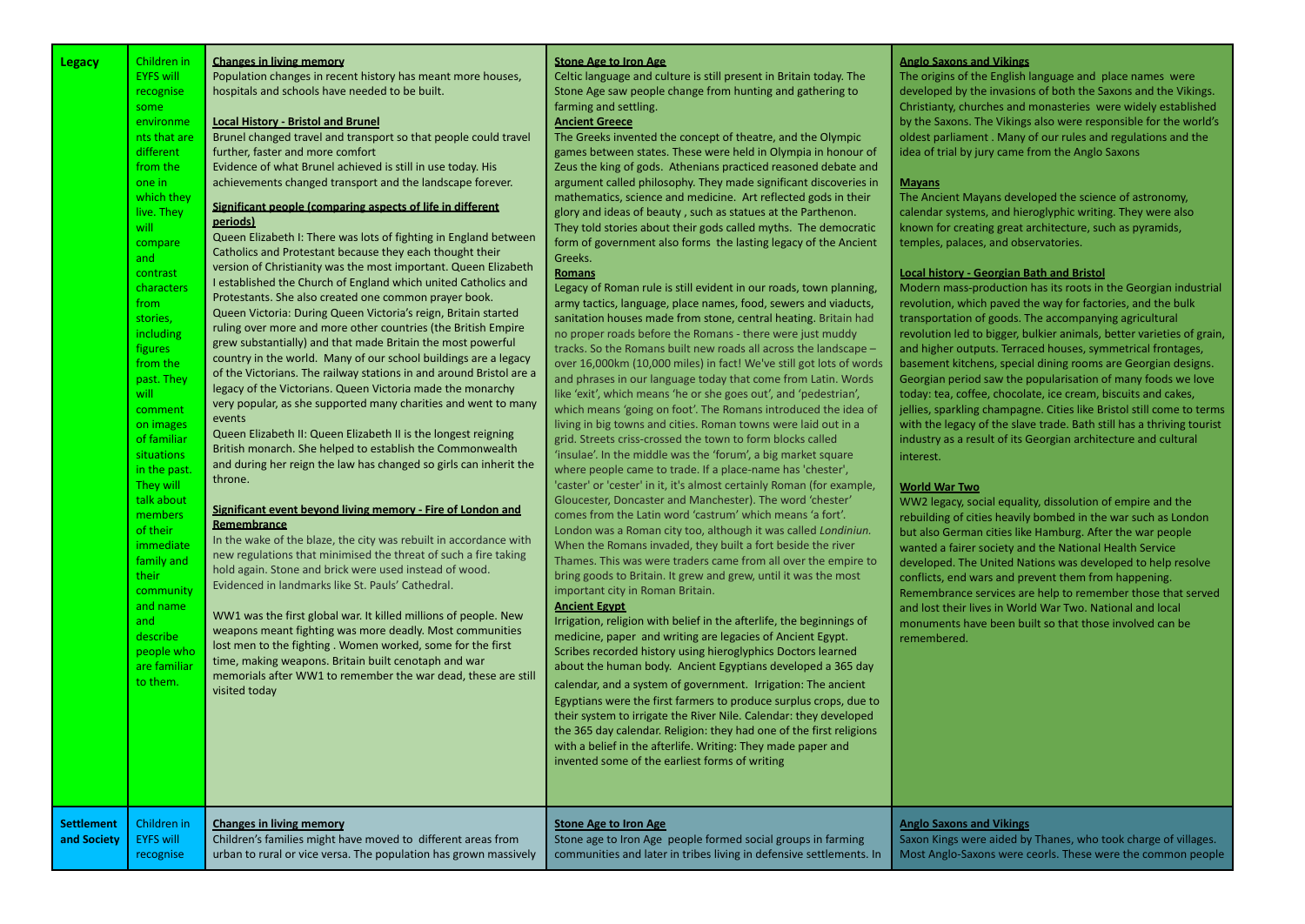some environme nts that are different from the one in which they live. They will compare and contrast characters from stories, including figures from the past. They will comment on images of familiar situations in the past. They will talk about members of their immediate family and their community and name and describe people who are familiar to them.

over the last century meaning more houses, schools and hospitals have been built and are needed.

#### **Local History - Bristol and Brunel**

Industrial revolution meaning more people living in cities like Bristol. People moved to work in different industries like mining, as in Somerset. Slavery was abolished in the Victorian era though the black community were still treated poorly.

#### **Significant people (comparing aspects of life in different periods)**

Queen Elizabeth I: Most of the population lived outside of cities in rural locations. Travel time was a lot longer so it was less common for people to travel between towns and cities. Women in wealthy households did not work and were expected to look after the family. Poorer women might have needed to work to support their family alongside raising children. Victoria: Middle class Victorian women like Nightingale were not expected to work. Many Jamaican women were enslaved, black people faced discrimination. Women struggled to be taken seriously in careers such as science during the Victorian era. Mary Anning was a child and from a poor family so her achievements were not fully recognised in her lifetime. Most people lived in poverty in Victorian times. During the industrial revolution towns and cities got larger, more people lived in urban areas. Children worked in mines and factories, some as young as five years old. However, changes were made restricting the age of child labour and allowing all children to go to school by 1880

Queen Elizabeth II: More women working than ever before. New modern buildings being built, high-rises, sky scrapers.

#### **Significant event beyond living memory - Fire of London and Remembrance**

Urban area, buildings close together helped the fire spread quickly. A lot of London was redesigned after the fire by Christopher Wren (e.g., St Pauls' Cathedral). London was still recovering from the Great Plague the year before. Around 400,000 people lived in London in 1666.People scrabbled to escape with their belongings and thousands found themselves homeless.100,000 Londoners lost their homes. There were many disputes between tenants and landlords about who should pay to rebuild houses. The Fire Court helped to resolve these. The king was worried about his homeless, hungry subjects and ordered temporary markets to be set up. The king also established a national fundraising scheme to help penniless Londoners.

the Neolithic age, the way people lived changed a lot because they began to settle into farming villages. In the Bronze Age, people began to travel more to trade with other settlements. This led to large ports and cities developing. People travelled by boat with metal, pots, jewels and animals to trade. Because of technology and trade, people had particular jobs in societies. Some people became richer and more powerful in Bronze Age societies. During the Iron Age, Celts travelled to Britain from Europe. They were tribes or clans who lived together, and they were good farmers. Iron age settlements were often forts on high ground, because fighting and war between tribes was common.

#### **Ancient Greece**

Greece was primarily an agricultural society. Wealthy boys only were educated. Slavery was fundemnetal to structure of society in all city states. . Citizenship depended on wealth and influence, women and slaves had no say. Roman Britain was also an agricultural society.

#### **Romans**

While most Britons lived in the country, some lived in new towns built by the Romans. Romans built villas with luxuries of mosaics and central heating. Wealthier children went to primary school. Roman's socialised at town Forums and public baths. Most poor Celts lived in simple huts. Roman Britain was mainly an agricultural society where most people made their living from farming . Only a small minority of the population) lived in towns. Upper class Celts adopted the Roman way of life. They built villas modeled on Roman buildings and they enjoyed luxuries such as mosaics and even a form of central heating called a hypocaust. The sons and daughters of better off Romans went to primary school to learn to read and write and do simple arithmetic. Usually, only boys went to secondary school where they would learn geometry, history, literature, and oratory. Most poor Celts lived in simple huts. The Romans kept slaves. Markets were also held on the forum. In the towns, another important building was the public baths. In Roman times people went to the baths not just to get clean but also to socialize. In Rome, the colosseum was the most famous of the amphitheatres hosted gory spectacles and gladiators would fight to the death. Chariot racing was popular at the Circus Maximus in Rome

#### **Ancient Egypt**

Egypt began as a fertile strip of land along the river Nile. Settlements grew as trade developed. The major cities in the country developed as ports over time. Skilled craftsmen and traders lived in the cities. Egyptian society was a pyramid structure, with pharaohs at the top. Other jobs supported the pharaoh. Egyptians kept slaves who had no freedom. Scribes recorded Ancient Egypt's history using pictures to represent ideas and sounds These were called hieroglyphics and enabled Egyptians to develop literature containing history, mythology, information and scientific writing. Doctors learned about the

or peasants. Ceorls were usually poor and lived in small huts. Anglo Saxons had extensive laws**.** Crime was almost certainly dealt with in a court called a moot. It would have been overseen by the Thane of the village. Trial was by jury but Thanes influenced the laws. The Saxons had a system called 'weregild' compensation for injury. If a person killed someone, they paid money to the dead person's relatives. This was to stop long fights or 'blood feuds' between families by making them pay money instead.

#### **Mayans**

Mayan society was formed by a number of city states each with their own ruler. The Mayans were excellent mathematicians and astronomers. They used this expertise to make calendars. They were excellent farmers, using terracing and crop rotation to grow crops. While the average Maya lived in small stone or thatched homes, the palaces and temples in the cities were decorated with beautiful murals and sculptures. The Maya people built sewer systems and there was even running water in the wealthiest people's homes. An educated elite of scribes, priests and nobles formed the ruling class. They occupied the finest buildings in the cities.

#### **Local history - Georgian Bath and Bristol**

Georgian period is one of extremes of wealth and poverty. Traders profited from the triangular slave trade, abolished eventually. Charitable institutions set up to help the poor. Wealth of the middle classes grew and new middle class jobs were created. Resorts like Bath became popular for leisure. Affluence grew in Georgian era and consequently travel and leisure. Novels, dancing theatre were popular. Highwaymen were folk heroes as the gap between rich and poor widened. The wealthy enjoyed long seasons of travel and leisure and a growing middle class enjoyed leisure activities. People formed a great range of clubs and societies, public dancing, theatre and travel. The "Grand Tour" of Italy became popular and influenced architecture. Spa towns such as Bath became extremely popular and a place to be seen.Richard ' Beau' Nash became master of ceremony in Bath, introducing rules of behaviour and a dress code. Bath became a marriage market as a result. Novels are said to have been 'invented' in the 19th century Jane Austen made the novel popular. Her satirical, romantic tales of young women finding true love in a superficial world are still renowned today and make her Bath's most famous resident. Exploration and innovation were booming, in Bath William Hershel discovered the planet of Uranus in 1781.

#### **World War Two**

Mass evacuation of children in WW2 highlighted social issues of poverty. Every civilian was affected by war for the first time. Women worked in factories and on the land. Rationing for all citizens. Civilian population used air raid shelters, observed blackouts . All were expected to contribute to the war effort.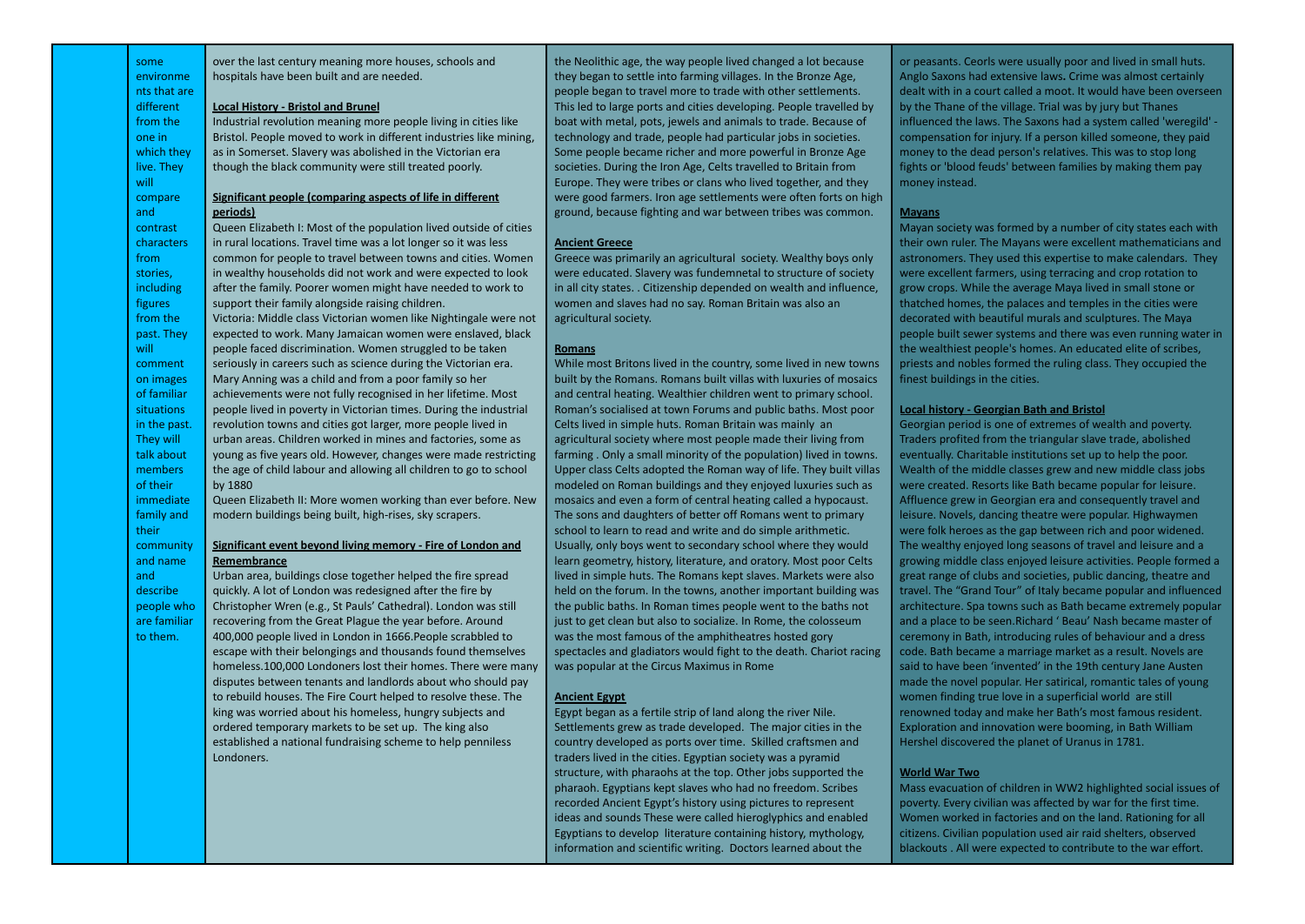|       |                                                                                                                                                                                                                                                                                                                                                                                                                                                                                                                                     |                                                                                                                                                          | human body from mummy-makers. They set bones and made<br>medicines. Ancient Egyptians developed a 365 day calendar,<br>organised their society in a strict hierarchy, including a system of<br>government.                                                                                                                                                                                                                                                                                                                                                                                                                                                                                                                                                                                                                                                                                                                                                                                                                                                                                                                                                                                                                                                                                                                                                                                                                                                                                                                                                                                                                                                                                                                                                                                                                                                                                                                                                                                                                                                                                                                                                                                                                                                                                                                                                                                                                                                                                                                                                                                                                                                                                                                                              |                                                                                                                                                                                                                                                                                                                                                                                                                                                                                                                                                                                                                                                                                                                                                                                                                                                                                                                                                                                                                                                                                                                                                                                                                                                                                                                                                                                                                                                                                                                                                                                                                                                                                                                                                                                                                                                                                                                                                                                                  |
|-------|-------------------------------------------------------------------------------------------------------------------------------------------------------------------------------------------------------------------------------------------------------------------------------------------------------------------------------------------------------------------------------------------------------------------------------------------------------------------------------------------------------------------------------------|----------------------------------------------------------------------------------------------------------------------------------------------------------|---------------------------------------------------------------------------------------------------------------------------------------------------------------------------------------------------------------------------------------------------------------------------------------------------------------------------------------------------------------------------------------------------------------------------------------------------------------------------------------------------------------------------------------------------------------------------------------------------------------------------------------------------------------------------------------------------------------------------------------------------------------------------------------------------------------------------------------------------------------------------------------------------------------------------------------------------------------------------------------------------------------------------------------------------------------------------------------------------------------------------------------------------------------------------------------------------------------------------------------------------------------------------------------------------------------------------------------------------------------------------------------------------------------------------------------------------------------------------------------------------------------------------------------------------------------------------------------------------------------------------------------------------------------------------------------------------------------------------------------------------------------------------------------------------------------------------------------------------------------------------------------------------------------------------------------------------------------------------------------------------------------------------------------------------------------------------------------------------------------------------------------------------------------------------------------------------------------------------------------------------------------------------------------------------------------------------------------------------------------------------------------------------------------------------------------------------------------------------------------------------------------------------------------------------------------------------------------------------------------------------------------------------------------------------------------------------------------------------------------------------------|--------------------------------------------------------------------------------------------------------------------------------------------------------------------------------------------------------------------------------------------------------------------------------------------------------------------------------------------------------------------------------------------------------------------------------------------------------------------------------------------------------------------------------------------------------------------------------------------------------------------------------------------------------------------------------------------------------------------------------------------------------------------------------------------------------------------------------------------------------------------------------------------------------------------------------------------------------------------------------------------------------------------------------------------------------------------------------------------------------------------------------------------------------------------------------------------------------------------------------------------------------------------------------------------------------------------------------------------------------------------------------------------------------------------------------------------------------------------------------------------------------------------------------------------------------------------------------------------------------------------------------------------------------------------------------------------------------------------------------------------------------------------------------------------------------------------------------------------------------------------------------------------------------------------------------------------------------------------------------------------------|
| Power | Children in<br><b>EYFS will</b><br>recognise<br>some<br>environme<br>nts that are<br>different<br>from the<br>one in<br>which they<br>live. They<br>will<br>compare<br>and<br>contrast<br>characters<br>from<br>stories,<br>including<br>figures<br>from the<br>past. They<br>will<br>comment<br>on images<br>of familiar<br>situations<br>in the past.<br>They will<br>talk about<br>members<br>of their<br>immediate<br>family and<br>their<br>community<br>and name<br>and<br>describe<br>people who<br>are familiar<br>to them. | The building blocks for this concepts are taught through the<br>study of the queens and who was the ruler/in charge at the<br>time of significant events | <b>Stone Age to Iron Age</b><br>Because of travel in the Bronze Age and trade, kingdoms or states<br>developed under one powerful leader.<br><b>Ancient Greece</b><br>The concept of democracy "rule of the people" was born in<br>Ancient Greece. The general assembly was open to all male<br>citizens over 18. The Ancient Greeks city states cooperate to<br>resist invasions by the Persian Empire, notably at Marathon<br>which inspired their confidence. The small tribes formed<br>separate kingdoms or city states, which were united by religion<br>and sport. By 430 BC Athens and Sparta were locked in a long<br>and bitter conflict called the Peloponnesian war. The<br>Peloponnesian Wars lasted 30 years from 431BC but lead to the<br>weakening of both state, Athens and Sparta. Following the end of<br>the war it was Thebes who became the dominant state until<br>Macedonia under Philip and Alexander took over. Alexander built<br>an empire including Greece, Assiria. Asia Minor and Persia and<br>Egypt, The empire fragmented after his death and this led to the<br>gradual conquest by Rome.<br>Laws introduced in Athens in 594 BC stated that the people<br>should decide the city's affairs themselves, the majority decide<br>and elect officials to put decisions into effect. Citizenship<br>depended on wealth and influence, women and slaves had no<br>say. The concept of democracy "rule of the people" was born,<br>and "politics" referred to the affairs of the city. Pericles is<br>considered the wisest ruler.<br><b>Romans</b><br>Rome was a republic, ruled by the Senate, a group of senators<br>and important families. After the last king was driven out of the<br>city, Rome became a republic, ruled by the Senate, a group of<br>senators from the important families. Rival groups of senators<br>used the army to help them fight for power. Julius Caesar was<br>stabbed to death by senators because of a power struggle. In<br>31BC, Octavian defeated his rival Mark Anthony and became<br>Rome's first emperor Augustus. Over the next 150 years, Romans<br>conquered more land and build a huge empire. After invasion, it<br>took time for Romans to establish control due to the British<br>tribes' resistance in hillforts. After Boudicca's revolt, Romans<br>brought a new order to the country. Latin became the language<br>of administration. British nobles were trained to rule their tribes<br>in the Roman way. The building of roads helped legion march<br>quickly to quah any rebellion<br>The building of Hadrian's wall prevented raids from unconquered<br>tribes in Scotland. The training and skill of the Roman army was<br>critical to the power of the empire. | <b>Anglo Saxons and Vikings</b><br>Saxons established several kingdoms (Northumbria, Mercia,<br>Wessex, Kent and East Anglia). Both Saxons and Vikings had<br>kings who were absolute rulers. Athelstan was the first King to<br>unite English kingdoms in 927. The feudal system established by<br>Saxons continued into the middle ages.<br><b>Mayans</b><br>At the top of the Mayan society was the king and royal family<br>who were believed to be closely linked to the gods. An educated<br>elite of scribes, priests and nobles formed the ruling class. By<br>200 CE the Maya had moved from their smaller villages into<br>larger cities. Each city was designed with characteristic features<br>including large temples, stone pyramids, palaces and ball courts.<br>Each city state had its own ruler.<br><b>Local history - Georgian Bath and Bristol</b><br>The Georgians eventually abolished slavery in 1807. The 4<br>Georges as the kings were known generally allowed a cabinet of<br>powerful MPs to make decisions. Sir Robert Walpole is generally<br>considered to have been Britain's first prime minister and took<br>up office in 1721. The government was mainly controlled by<br>rich merchants and landowners. Only men with land were able<br>to vote. Britain's empire grew despite the loss of the US<br>colonies, with the acquisition of Canada and Australia and strict<br>trade tariffs for British colonies which made merchants in ports<br>like Bristol very wealthy.<br><b>World War Two</b><br>WW2 resulted from Germany's wish to regain power after WW1<br>after sufferign from strict sanctions imposed on them after the<br>first world war (Treaty of Versailles). Hitler promised to rebuild<br>the German army and build an empire across Europe. He<br>became chancellor of Germany in 1933 and wanted Germany to<br>be the greatest world power. He was a fascist dictator. After<br>WW2, the USA became a more powerful country than Britain. |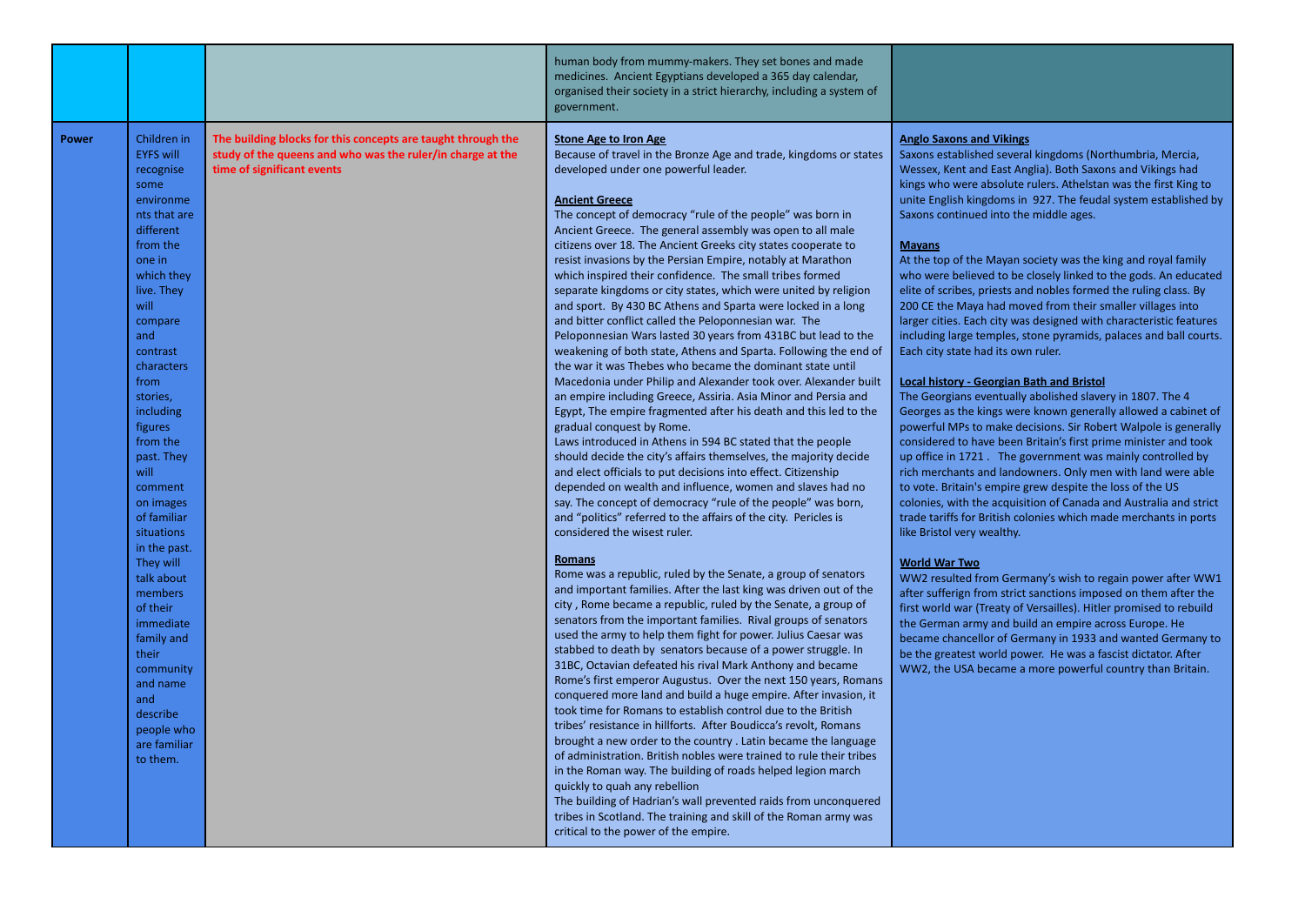|                 |                                                                                                                                                                                                                                                                                                                                                                                                                                                                                                                                            |                                                                                                     | <b>Ancient Egypt</b><br>Pharaohs were absolute rulers with unquestioned powers. A<br>strict social order with nobles, priests and tax collectors to help<br>govern. Pharaohs were absolute rulers with unquestioned<br>powers. Pharaohs were often great warriors and resisted<br>invasion. Eventually they built an empire, including counties such<br>as modern day Syria.                                                                                                                                                                                                                                                                                                                                                                                                                                                                                                                                                                                                                                                                                                                                                                                                                                                                                                                                                                                                                                                                                                                                                                                                                                                                                                                                                                                                                                                                                                                                                                                                                                                                                                                                                                                                                                                                                                                                                                                    |                                                                                                                                                                                                                                                                                                                                                                                                                                                                                                                                                                                                                                                                                                                                                                                                                                                                                                                                                                                                                                                                                                                                                                                                                                                                                                                                                                                                                                                                                                                                                                                                                                                                                                                                                                                                                                                                                             |
|-----------------|--------------------------------------------------------------------------------------------------------------------------------------------------------------------------------------------------------------------------------------------------------------------------------------------------------------------------------------------------------------------------------------------------------------------------------------------------------------------------------------------------------------------------------------------|-----------------------------------------------------------------------------------------------------|-----------------------------------------------------------------------------------------------------------------------------------------------------------------------------------------------------------------------------------------------------------------------------------------------------------------------------------------------------------------------------------------------------------------------------------------------------------------------------------------------------------------------------------------------------------------------------------------------------------------------------------------------------------------------------------------------------------------------------------------------------------------------------------------------------------------------------------------------------------------------------------------------------------------------------------------------------------------------------------------------------------------------------------------------------------------------------------------------------------------------------------------------------------------------------------------------------------------------------------------------------------------------------------------------------------------------------------------------------------------------------------------------------------------------------------------------------------------------------------------------------------------------------------------------------------------------------------------------------------------------------------------------------------------------------------------------------------------------------------------------------------------------------------------------------------------------------------------------------------------------------------------------------------------------------------------------------------------------------------------------------------------------------------------------------------------------------------------------------------------------------------------------------------------------------------------------------------------------------------------------------------------------------------------------------------------------------------------------------------------|---------------------------------------------------------------------------------------------------------------------------------------------------------------------------------------------------------------------------------------------------------------------------------------------------------------------------------------------------------------------------------------------------------------------------------------------------------------------------------------------------------------------------------------------------------------------------------------------------------------------------------------------------------------------------------------------------------------------------------------------------------------------------------------------------------------------------------------------------------------------------------------------------------------------------------------------------------------------------------------------------------------------------------------------------------------------------------------------------------------------------------------------------------------------------------------------------------------------------------------------------------------------------------------------------------------------------------------------------------------------------------------------------------------------------------------------------------------------------------------------------------------------------------------------------------------------------------------------------------------------------------------------------------------------------------------------------------------------------------------------------------------------------------------------------------------------------------------------------------------------------------------------|
| <b>Conflict</b> | Children in<br><b>EYFS will</b><br>recognise<br>some<br>environme<br>nts that are<br>different<br>from the<br>one in<br>which they<br>live. They<br>will<br>compare<br>and<br>contrast<br>characters<br>from<br>stories,<br>including<br><b>figures</b><br>from the<br>past. They<br>will<br>comment<br>on images<br>of familiar<br>situations<br>in the past.<br>They will<br>talk about<br>members<br>of their<br>immediate<br>family and<br>their<br>community<br>and name<br>and<br>describe<br>people who<br>are familiar<br>to them. | The building blocks for this concepts are taught through the<br>Remembrance unit and the queen unit | <b>Stone Age to Iron Age</b><br>Iron Age tribes were often at war.<br><b>Ancient Greece</b><br>The small tribes of Ancient Greece formed separate kingdoms or<br>city states. Wars between city states weakened their power.<br>Alexander the Great built an empire including Greece, and Egypt.<br>After his death, the empire faltered and was conquered by Rome.<br><b>Romans</b><br>After the invasion of Britain, it took time for Romans to establish<br>control due to the British tribes' resistance. Tribes of Wales<br>proved difficult to defeat by Romans. Boudicca led the Iceni tribe<br>to rebellion in AD60 The superior battle discipline of the Roman<br>army won out. Rebellions continued in the north, prompting the<br>building of Hadrian's wall. British nobles were eventually trained<br>to rule their tribes in the Roman way. The building of roads<br>helped to quash rebellions quicky. During the early years after<br>the invasion the tribes of Wales (initially led by Caratacus) proved<br>difficult to defeat & occupied much of the Roman army. Boudicca<br>led the Iceni tribe to rebellion in AD60, around 100,000 soldiers<br>joined her. The Iceni, who felt betrayed by the new emperor,<br>Nero, attacked first<br>Colchester, then London, and then St Albans, leaving<br>between seventy & eighty thousand people dead.<br>Paulinus on hearing the news led his army back to England and<br>met Boudicca's Iceni forces at the Battle of Watling Street.<br>Despite being massively outnumbered the superior battle<br>discipline of the Roman army won the day and the Iceni forces<br>were scattered. Rebellions continued in the north, prompting the<br>building of Hadrian's wall.<br><b>Ancient Egypt</b><br>The Ancient Egyptians didn't have an organized army. They were<br>well protected by the natural boundaries of the desert that<br>surrounded them. If the Pharaoh needed men to fight, he would<br>call up the farmers or construction workers to defend the<br>country.<br>The Ancient Egyptians came to an end in 332 BC when Egypt was<br>conquered by the Greeks. The Greeks formed their own dynasty<br>called the Ptolemaic Dynasty that ruled for nearly 300 years until<br>30 BC. In 30 BC the Romans took control of Egypt. The Romans<br>ruled for over 600 years until around 640 AD. | <b>Anglo Saxons and Vikings</b><br>Viking invasions began as raids on monasteries, then they began<br>to stay.<br>King Alfred (the Great) defeated the Vikings in Wessex. England<br>then separated into parts (Danelaw) To help protect his<br>kingdom from Viking attacks, Alfred built forts and walled towns<br>known as 'burhs'.<br><b>Mayans</b><br>At its peak, the Mayan civilisation was made up of 40 great cities<br>and almost 2 million people. Suddenly, in around 900, many of<br>these significant Maya settlements were abandoned. No one is<br>quite sure why, but it is possible that changes in the climate or<br>overpopulation made the cities uninhabitable. Other reasons<br>could be over farming or conflict between city states. Although<br>the Maya were once thought to be peaceful, current theories<br>suggest that there were often wars. The goals and motives of<br>warfare in Maya culture are not thoroughly understood.<br><b>Local history - Georgian Bath and Bristol</b><br>Cultural conflicts between rich and poor, women and men.<br><b>World War Two</b><br>Hilter's wish to expand the German Reich (empire) resulted in<br>the annexation of Czechoslovakia and Poland and invasion of<br>Europe and Russia. It was the second global conflict fought<br>around the world. At one point, only Britain stood between Hitler<br>and total control of Western Europe. The Battle of Britain<br>prevented invasion, but led to the Blitz, where British cities were<br>heavily bombed. The British empire was eventually supported by<br>the US. After WW2, the British empire disbanded. WW2 saw<br>weaponry advance and be used to devastating effects, such as<br>with the atomic bomb in Hiroshima and Nagasaki. Propaganda<br>was a major part of the conflict used as a weapon to persuade<br>each side that the other was a deadly enemy. |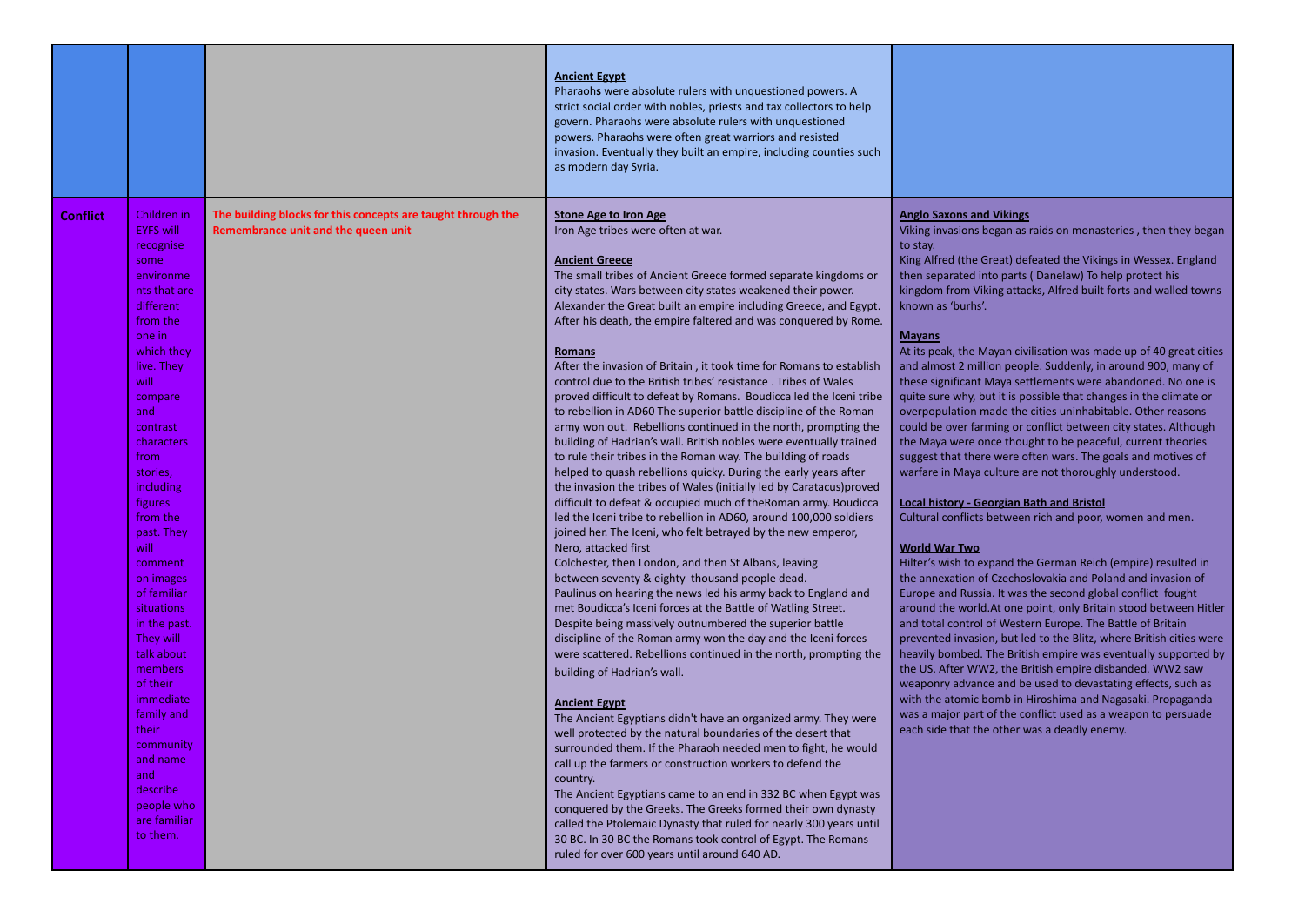| <b>Beliefs</b> | Children in<br><b>EYFS will</b><br>recognise<br>some<br>environme<br>nts that are<br>different<br>from the<br>one in<br>which they<br>live. They<br>will<br>compare<br>and<br>contrast<br>characters<br>from<br>stories,<br>including<br>figures<br>from the<br>past. They<br>will<br>comment<br>on images<br>of familiar<br><b>situations</b><br>in the past.<br>They will<br>talk about<br>members<br>of their<br>immediate<br>family and<br>their<br>community<br>and name<br>and<br>describe<br>people who<br>are familiar<br>to them. | The building blocks for this concepts are taught through RE and<br><b>PSHE and British values</b> | <b>Stone Age to Iron Age</b><br>One of the most famous sites in Stone Age Britain, Stonehenge,<br>was probably used for religious and burial ceremonies. Barrows<br>and burial mounds also became increasingly prevalent in the<br>Bronze Age. Iron age Celts believed in many different gods. They<br>believed in an afterlife and buried people with objects to take<br>with them<br>The pyramids were tombs and monuments to the cult of death<br>and afterlife. Egyptain beliefs were polytheistic, with Ra the sun<br>god as the most important. Egyptians believed pharaohs were<br>related to the gods.<br><b>Ancient Greece</b><br>Religion formed a central part of everyday life throughout the<br>region. The Ancient Greeks believed that all the gods came from<br>Gaia (the Earth) and Uranos (the sky). They thought they were like<br>adult humans - always falling in love, arguing, having children,<br>playing music and partying. Like the Romans, the Greeks believed<br>that different gods were responsible for different things. It was<br>important to please the gods; happy gods helped you, but<br>unhappy gods punished you.<br><b>Romans</b><br>Romans worshiped gods at temples. Christians met in secret and<br>used secret signs such as the Chi-Ro. Christianity was eventually<br>legalised and became the official religion of the Roman empire.<br>Druids were outlawed by Claudius. However, Britons continued<br>to worship Celtic deities. In Roman belief, immortal gods ruled<br>the heaven, Earth and the underworld. The Romans adopted<br>some Greek gods and goddesses as their own such as Dionysus<br>and Bacchus . They worshiped gods at temples and in Lararium (<br>shrines) in their homes Christianity spread throughout the<br>Roman Empire, but some emperors saw Christians as rebels,<br>arrested and killed thousands. Christianity was eventually<br>legalised in 312CE and 10 years later became the official religion<br>of the Roman empire.<br><b>Ancient Egypt</b><br>Ancient Egyptian religion was a system of polytheistic beliefs The<br>pyramids were tombs and monuments to the cult of death and<br>afterlife. They believed in life after death where the body was as<br>important as the spirit. Those of high stature in society were<br>mummified in a long and complex process. Animals considered<br>sacred were also mummified. Tombs contained everything the<br>dead would need in the afterlife. Pyramids typically took about<br>10,00 workers 20 years to build. Egyptians built many stone<br>temples where they believed gods and goddesses lived, every<br>morning priests fed and washed the statues of gods. Ordinary<br>people did not go inside temples and only saw the statues of the<br>gods on festival days, such as the festival of Opet. | <b>Anglo Saxons and Vikings</b><br>Christianity spread widely during Saxon rule, monasteries were<br>established by missionaries from Rome when they first arrived.<br>Most Vikings followed pagan religions, but soon converted to<br>Christianity as they became settled in England.<br><b>Mayans</b><br>Mayan religion was polytheistic. It was sometimes bloodthirsty,<br>demanding human sacrifices and bloodletting rituals. Mayans<br>were polytheistic and gods were linked to natural events such as<br>the weather and crops. Mayan religion was bloodthirsty,<br>demanding human sacrifices and blood-letting rituals. The<br>Mayans believed in an afterlife and that those who were<br>sacrificed, as well as those killed in war and women who died in<br>childbirth, went to 'the place of misty sky'. The Maya<br>worshipped different nature gods, including gods of the Sun, the<br>Moon, rain and corn.<br><b>Local history - Georgian Bath and Bristol</b><br>Some believed that poverty was the fault of the poor and the<br>result of gambling and drinking. However, many towns and cities<br>collected for the poor and several private institutions sprang up,<br>including the foundling hospital and the Marine Society. Some<br>viewed theft as heroic and highwaymen were mobbed by<br>admirers at court. Some considered Africans to be heathens,<br>bereft of Christianity, and accepted the slave trade as enabling<br>contact with Christianity. However, many included William<br>Wilberforce campaigned successfully for the abolition of slavery.<br><b>World War Two</b><br>Hilter's belief in the superiority of the Aryan race and wish for an<br>empire was one reason he invaded Poland. |
|----------------|--------------------------------------------------------------------------------------------------------------------------------------------------------------------------------------------------------------------------------------------------------------------------------------------------------------------------------------------------------------------------------------------------------------------------------------------------------------------------------------------------------------------------------------------|---------------------------------------------------------------------------------------------------|-------------------------------------------------------------------------------------------------------------------------------------------------------------------------------------------------------------------------------------------------------------------------------------------------------------------------------------------------------------------------------------------------------------------------------------------------------------------------------------------------------------------------------------------------------------------------------------------------------------------------------------------------------------------------------------------------------------------------------------------------------------------------------------------------------------------------------------------------------------------------------------------------------------------------------------------------------------------------------------------------------------------------------------------------------------------------------------------------------------------------------------------------------------------------------------------------------------------------------------------------------------------------------------------------------------------------------------------------------------------------------------------------------------------------------------------------------------------------------------------------------------------------------------------------------------------------------------------------------------------------------------------------------------------------------------------------------------------------------------------------------------------------------------------------------------------------------------------------------------------------------------------------------------------------------------------------------------------------------------------------------------------------------------------------------------------------------------------------------------------------------------------------------------------------------------------------------------------------------------------------------------------------------------------------------------------------------------------------------------------------------------------------------------------------------------------------------------------------------------------------------------------------------------------------------------------------------------------------------------------------------------------------------------------------------------------------------------------------------------------------------------------------------------------------------------------------------------------|-----------------------------------------------------------------------------------------------------------------------------------------------------------------------------------------------------------------------------------------------------------------------------------------------------------------------------------------------------------------------------------------------------------------------------------------------------------------------------------------------------------------------------------------------------------------------------------------------------------------------------------------------------------------------------------------------------------------------------------------------------------------------------------------------------------------------------------------------------------------------------------------------------------------------------------------------------------------------------------------------------------------------------------------------------------------------------------------------------------------------------------------------------------------------------------------------------------------------------------------------------------------------------------------------------------------------------------------------------------------------------------------------------------------------------------------------------------------------------------------------------------------------------------------------------------------------------------------------------------------------------------------------------------------------------------------------------------------------------------|
|----------------|--------------------------------------------------------------------------------------------------------------------------------------------------------------------------------------------------------------------------------------------------------------------------------------------------------------------------------------------------------------------------------------------------------------------------------------------------------------------------------------------------------------------------------------------|---------------------------------------------------------------------------------------------------|-------------------------------------------------------------------------------------------------------------------------------------------------------------------------------------------------------------------------------------------------------------------------------------------------------------------------------------------------------------------------------------------------------------------------------------------------------------------------------------------------------------------------------------------------------------------------------------------------------------------------------------------------------------------------------------------------------------------------------------------------------------------------------------------------------------------------------------------------------------------------------------------------------------------------------------------------------------------------------------------------------------------------------------------------------------------------------------------------------------------------------------------------------------------------------------------------------------------------------------------------------------------------------------------------------------------------------------------------------------------------------------------------------------------------------------------------------------------------------------------------------------------------------------------------------------------------------------------------------------------------------------------------------------------------------------------------------------------------------------------------------------------------------------------------------------------------------------------------------------------------------------------------------------------------------------------------------------------------------------------------------------------------------------------------------------------------------------------------------------------------------------------------------------------------------------------------------------------------------------------------------------------------------------------------------------------------------------------------------------------------------------------------------------------------------------------------------------------------------------------------------------------------------------------------------------------------------------------------------------------------------------------------------------------------------------------------------------------------------------------------------------------------------------------------------------------------------------------|-----------------------------------------------------------------------------------------------------------------------------------------------------------------------------------------------------------------------------------------------------------------------------------------------------------------------------------------------------------------------------------------------------------------------------------------------------------------------------------------------------------------------------------------------------------------------------------------------------------------------------------------------------------------------------------------------------------------------------------------------------------------------------------------------------------------------------------------------------------------------------------------------------------------------------------------------------------------------------------------------------------------------------------------------------------------------------------------------------------------------------------------------------------------------------------------------------------------------------------------------------------------------------------------------------------------------------------------------------------------------------------------------------------------------------------------------------------------------------------------------------------------------------------------------------------------------------------------------------------------------------------------------------------------------------------------------------------------------------------|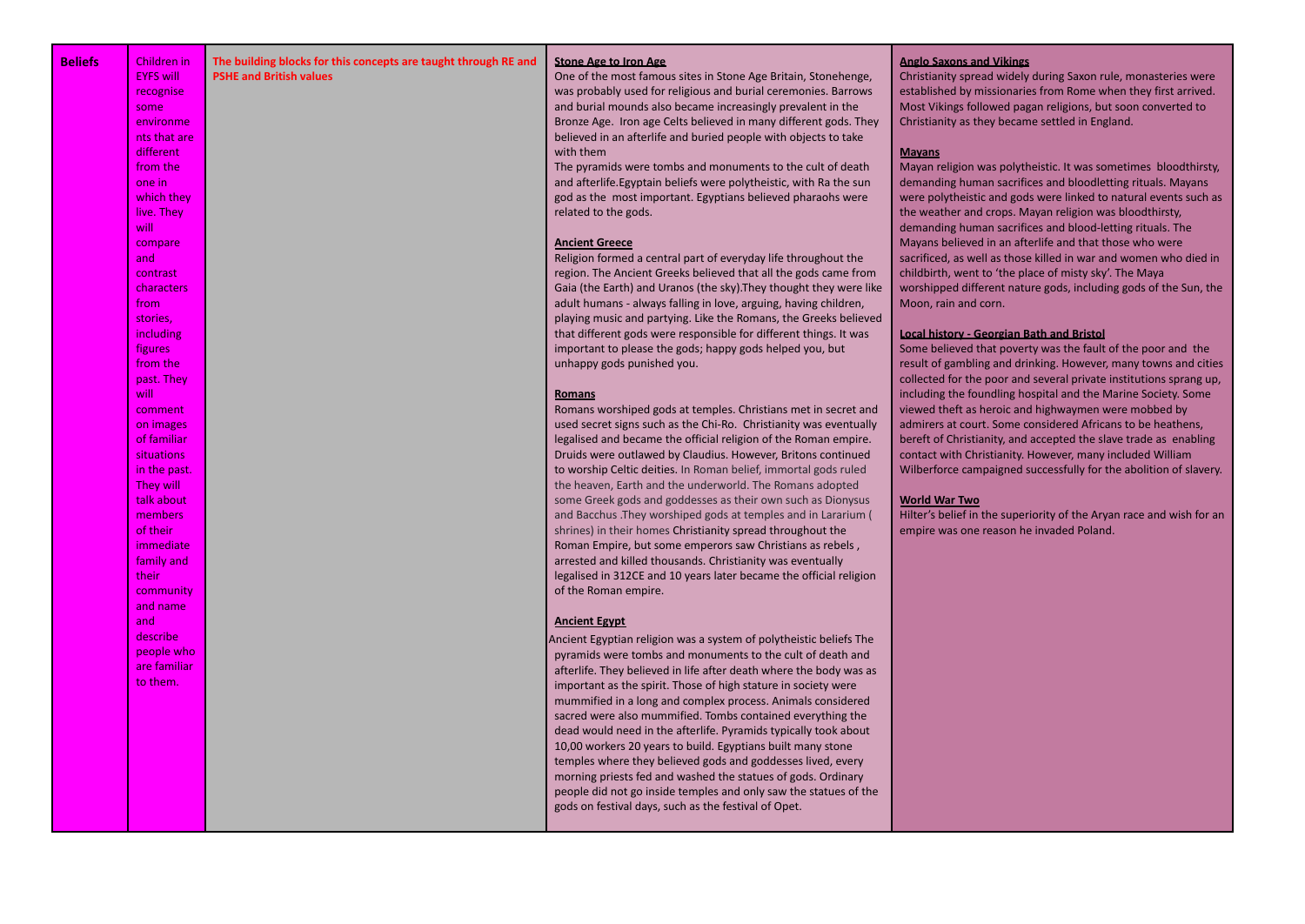### **Assessment and expectations in the skills and disciplines of History**

Teachers will refer to the Milestones below to assess children's learning in History over the year. Teachers will complete an ARE grid. Children must be secure in their recall of core knowledge if they are to be able to use these skills in an advanced or deep way.

We recognise that the purpose of assessment is to identify where there is under or over provision for learners so that any problem can be addressed promptly. Therefore teachers have a clear understanding of the expectations for their year group and the relevant milestone; know what good learning looks like on a daily basis and over time; and know that it is their understanding of **how** a pupil completes a task or activity enables the pupil to clearly demonstrate **what** they have learned and their **depth** of learning. Throughout each unit of learning teachers will select high quality tasks that will enable all pupils to demonstrate what they are learning and how deep their understanding is. This task will be inclusive and not be dependent on a pupils' ability to read or write.

Teachers complete ongoing informal assessments of children's learning that help them to identify gaps in learning which can be addressed promptly. These may be in the form of careful questioning, recall quizzes, mind maps or other assessment for learning tasks.

### **Milestone EYFS (Reception)**

Understanding the World:

By the end of the EYFS, children will

- recognise some environments that are different from the one in which they live
- compare and contrast characters from stories, including figures from the past
- comment on images of familiar situations in the past
- talk about members of their immediate family and their community and name
- describe people who are familiar to them.

### **Milestone 1 (Year 1 - Year 2)**

| <b>Learning Objective</b>                | Key Indicator                                                                          | <b>Basic</b>                                                                                         | <b>Advancing</b>                                                                                               | Deep                                                                                                                    |
|------------------------------------------|----------------------------------------------------------------------------------------|------------------------------------------------------------------------------------------------------|----------------------------------------------------------------------------------------------------------------|-------------------------------------------------------------------------------------------------------------------------|
| To investigate and interpret the<br>past | Observe or handle evidence to ask<br>questions and find answers about<br>the past.     | With the support of a teacher, evidence is<br>explored to find out about the past<br>identify, label | When presented with evidence, some<br>questions about the past are asked and<br>answered.<br>describe, explain | Evidence is beginning to be selected in<br>order to ask and answer questions about<br>the past.<br>question, generalise |
|                                          | Ask questions such as: What was it<br>like for people? What happened?<br>How long ago? | During structured activities, some relevant<br>questions about the past are asked.                   | A growing number of relevant questions<br>about the past are asked.                                            | Good, relevant questions about the past<br>are asked and the answers investigated.                                      |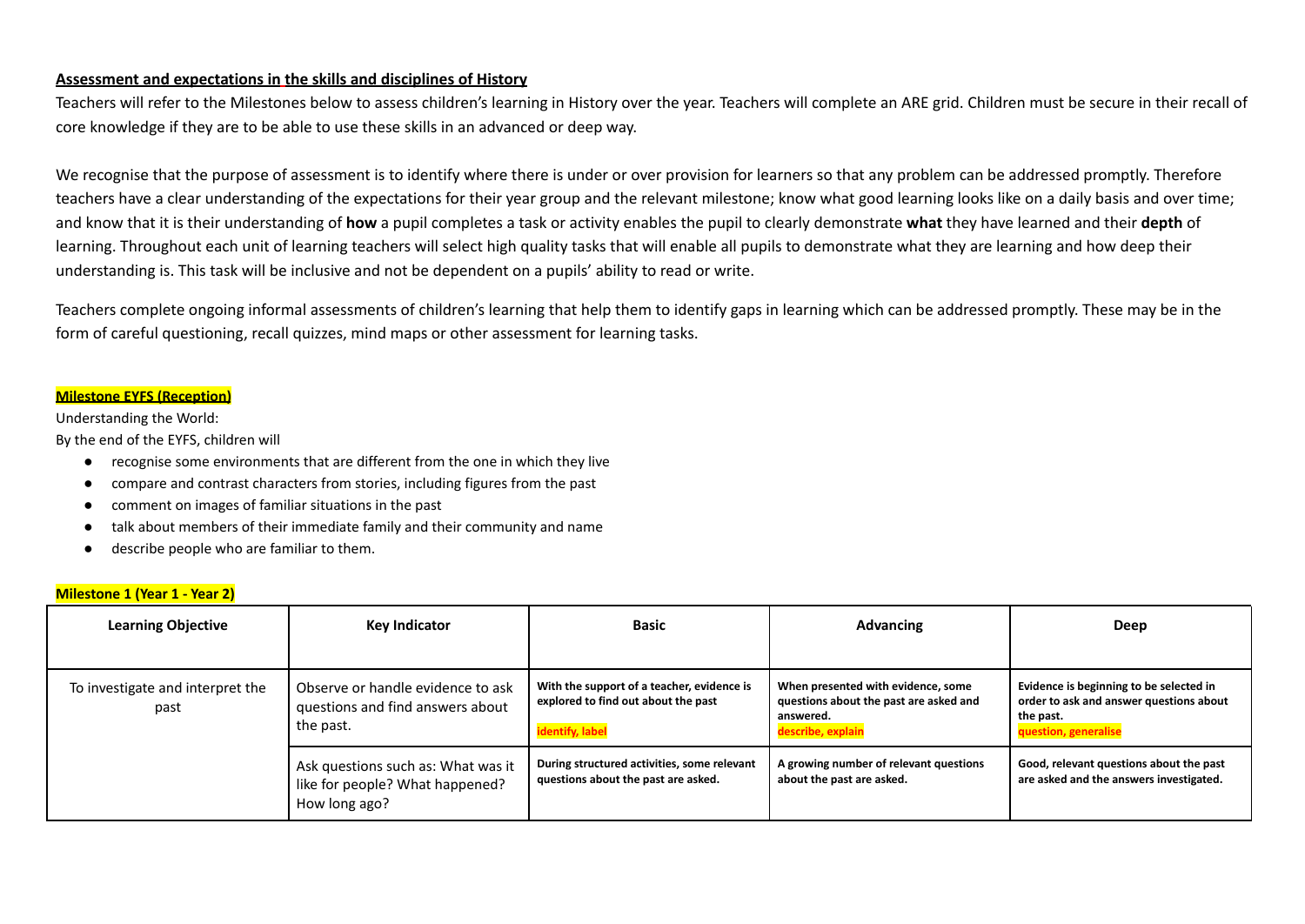|                                          | Identify some of the different ways<br>the past has been represented.                                                                                                     | With the support of a teacher, there is an<br>awareness that pictures, stories and<br>accounts represent the past.                           | A growing number of representations of<br>the past are understood and used, such as<br>newspapers, stories, pictures, artefacts and<br>documents.            | A wide variety of representations of the<br>past are known and carefully selected to<br>investigate the past.                                                                             |
|------------------------------------------|---------------------------------------------------------------------------------------------------------------------------------------------------------------------------|----------------------------------------------------------------------------------------------------------------------------------------------|--------------------------------------------------------------------------------------------------------------------------------------------------------------|-------------------------------------------------------------------------------------------------------------------------------------------------------------------------------------------|
| To build an overview of world<br>history | Describe historical events.                                                                                                                                               | With the support of a teacher, some<br>historical events are described.                                                                      | A range of historical events are described,<br>using historical language and interesting<br>detail.                                                          | A wide range of historical events are<br>described and presented in a number of<br>ways, using historical language and<br>interesting and pertinent detail                                |
|                                          | Describe significant people from<br>the past.                                                                                                                             | With the support of a teacher, significant<br>people are studied and described.                                                              | The term 'significant' is increasingly<br>understood and used to select people from<br>the past to describe.                                                 | There is a strong awareness of the term<br>'significant' and this is used to justify<br>choices of people to study and describe.                                                          |
|                                          | Recognise that there are reasons<br>why people in the past acted as<br>they did.                                                                                          | With the support of a teacher, the actions<br>of people in the past are studied and<br>described.                                            | There is a growing understanding of the<br>reasons why people in the past acted as<br>they did. Decisions are made as to how to<br>present this information. | The reasons why people acted as they did<br>in the past are thoroughly explored from<br>more than one point of view. Opinions of<br>these actions are presented and justified.            |
| To understand chronology                 | Place events and artefacts in order<br>on a time line                                                                                                                     | With the support of a teacher, there is<br>some understanding of the passing of time<br>and how it may be represented in order of<br>events. | There is a growing understanding of the<br>passing of time and decisions are made as<br>to how to place events and artefacts in the<br>correct order.        | There is a well-developed understanding of<br>the passing of time and events and objects<br>are placed in order, with clear explanations<br>for choices, that include historical language |
|                                          | Label time lines with words or<br>phrases such as: past, present,<br>older and newer.                                                                                     | During structured activities, timelines are<br>annotated with historical language.                                                           | Timelines are generally annotated to<br>include some historical language.                                                                                    | Timelines have detailed annotations which<br>show a good grasp of historical language.                                                                                                    |
|                                          | Recount changes that have<br>occurred in one's own life.                                                                                                                  | During structured activities, the main<br>events of one's own life are recounted.                                                            | The main events of one's own life are<br>recounted with interesting historical detail.                                                                       | The main events of one's own life are<br>presented in lively or novel ways with an<br>excellent use of historical language to add<br>detail.                                              |
|                                          | Use dates where appropriate.                                                                                                                                              | With support from a teacher, dates are<br>used to chart events.                                                                              | Dates are used to chart some events.                                                                                                                         | Dates are used in a variety of forms,<br>including days, months and years.                                                                                                                |
| To communicate historically              | Use words and phrases such as: a<br>long time ago, recently, when my<br>parents/carers were children,<br>years, decades and centuries to<br>describe the passing of time. | During structured activities, historical<br>language is used.                                                                                | Historical language is becoming fluent and<br>decisions as to what language to use are<br>beginning to be made.                                              | Historical language is fluent and used<br>appropriately in a wide variety of<br>situations.                                                                                               |

## **Milestone 2 (Year 3 - Year 4)**

| <b>Learning Objective</b> | <b>Kev Indicator</b><br>. |       |           |      |
|---------------------------|---------------------------|-------|-----------|------|
|                           |                           | Basic | Advancing | Deep |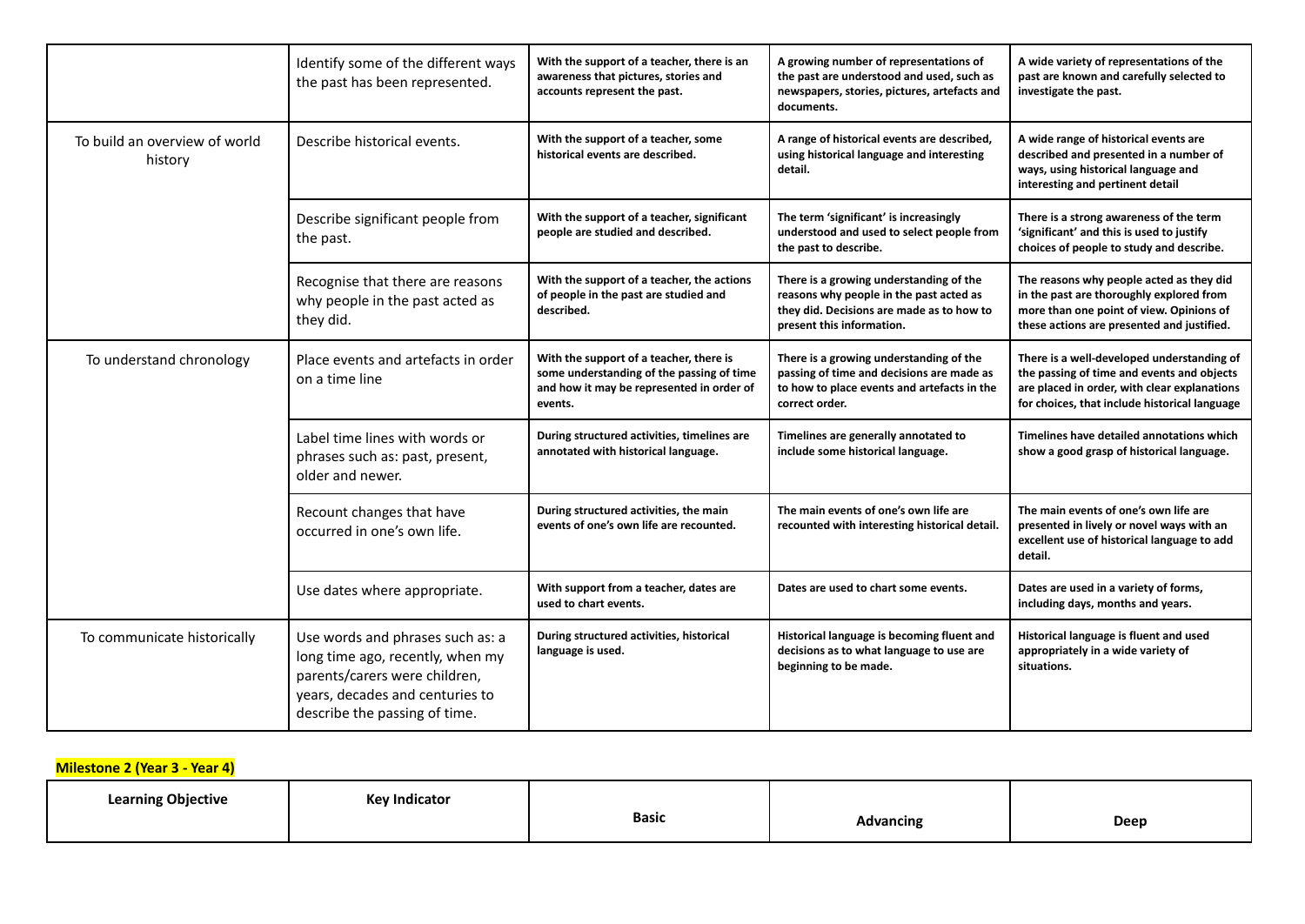| To investigate and interpret the<br>past | Use evidence to ask questions and<br>find answers to questions about<br>the past.                                                          | There are some good examples of using<br>evidence to ask and answer questions<br>about the past.                                              | There is a growing understanding of how to<br>use evidence to generate questions and to<br>investigate answers about the past.                                    | Evidence is carefully selected and<br>investigated and used to ask pertinent<br>questions and to explore possible answers.                                                                              |
|------------------------------------------|--------------------------------------------------------------------------------------------------------------------------------------------|-----------------------------------------------------------------------------------------------------------------------------------------------|-------------------------------------------------------------------------------------------------------------------------------------------------------------------|---------------------------------------------------------------------------------------------------------------------------------------------------------------------------------------------------------|
|                                          | Suggest suitable sources of<br>evidence for historical enquiries.                                                                          | There is some awareness of the suitability<br>of evidence.                                                                                    | Evidence is generally chosen for its<br>suitability.                                                                                                              | Evidence is carefully selected for its<br>suitability and clear reasons are given for<br>choices made.                                                                                                  |
|                                          | Use more than one source of<br>evidence for historical enquiry in<br>order to gain a more accurate<br>understanding of history.            | There is some awareness that different<br>sources of evidence give a variety of<br>information about the past.                                | A range of evidence is selected in order to<br>gain a more accurate understanding of<br>history.                                                                  | Evidence is sifted and carefully selected to<br>gain a thorough understanding of history.                                                                                                               |
|                                          | Describe different accounts of a<br>historical event, explaining some of<br>the reasons why the accounts may<br>differ.                    | There is some awareness that there are<br>different accounts and interpretations of<br>historical events.                                     | Different accounts and interpretations of<br>historical events are explored and some<br>reasons given why the accounts may differ.                                | Different accounts and interpretations of<br>historical events are thoroughly explored<br>and presented, with well reasoned<br>arguments for which may be the most<br>accurate.                         |
|                                          | Suggest causes and consequences<br>of some of the main events and<br>changes in history.                                                   | Some good suggestions on causes and<br>consequences of some familiar events in<br>history are put forward.                                    | Many good and thoughtful suggestions are<br>offered on the causes and consequences of<br>main events in history.                                                  | Carefully considered suggestions, along<br>with alternative viewpoints about the<br>causes and consequences of the main<br>events in history are presented in an<br>interesting way                     |
| To build an overview of world<br>history | Describe changes that happened in<br>the locality of the school<br>throughout history.                                                     | Some basic changes to the locality of the<br>school over time are described.                                                                  | Some of the changes to the locality of the<br>school over time are explained with some<br>examples and detail.                                                    | The changes to the locality of the school<br>over time are thoroughly explored and<br>described with telling examples and<br>accurate detail.                                                           |
|                                          | Give a broad overview of life in<br>Britain.                                                                                               | With support, some of the major changes<br>in Britain from the Stone Age through to<br>CE1066 and some events beyond CE1066<br>are described. | The major changes around a number of<br>themes in Britain from the Stone Age<br>through to CE1066 and some events<br>beyond CE1066 are explored and<br>described. | The major changes around a number of<br>themes in Britain from the Stone Age<br>through to CE1066 and some events<br>beyond CE1066 are explored in depth and<br>areas are chosen to describe in detail. |
|                                          | Compare some of the times<br>studied with those of other areas<br>of interest around the world.                                            | With support, historical events around the<br>world are compared.                                                                             | Historical events around the world are<br>selected and compared.                                                                                                  | Historical events around the world are<br>carefully selected to highlight similarities<br>and differences.                                                                                              |
|                                          | Describe the social, ethnic, cultural<br>or religious diversity of past society                                                            | With support, the past is described in a<br>number of ways.                                                                                   | The past is described by selecting which<br>aspects to focus upon.                                                                                                | The past is described in a wide range of<br>ways with carefully chosen foci that are<br>clearly explained.                                                                                              |
|                                          | Describe the characteristic features<br>of the past, including ideas, beliefs,<br>attitudes and experiences of men,<br>women and children. | With support, the characteristic features of<br>the past are described.                                                                       | The main characteristic features of the past<br>are generally described.                                                                                          | The main characteristic features of the past<br>are understood and described with<br>interesting detail.                                                                                                |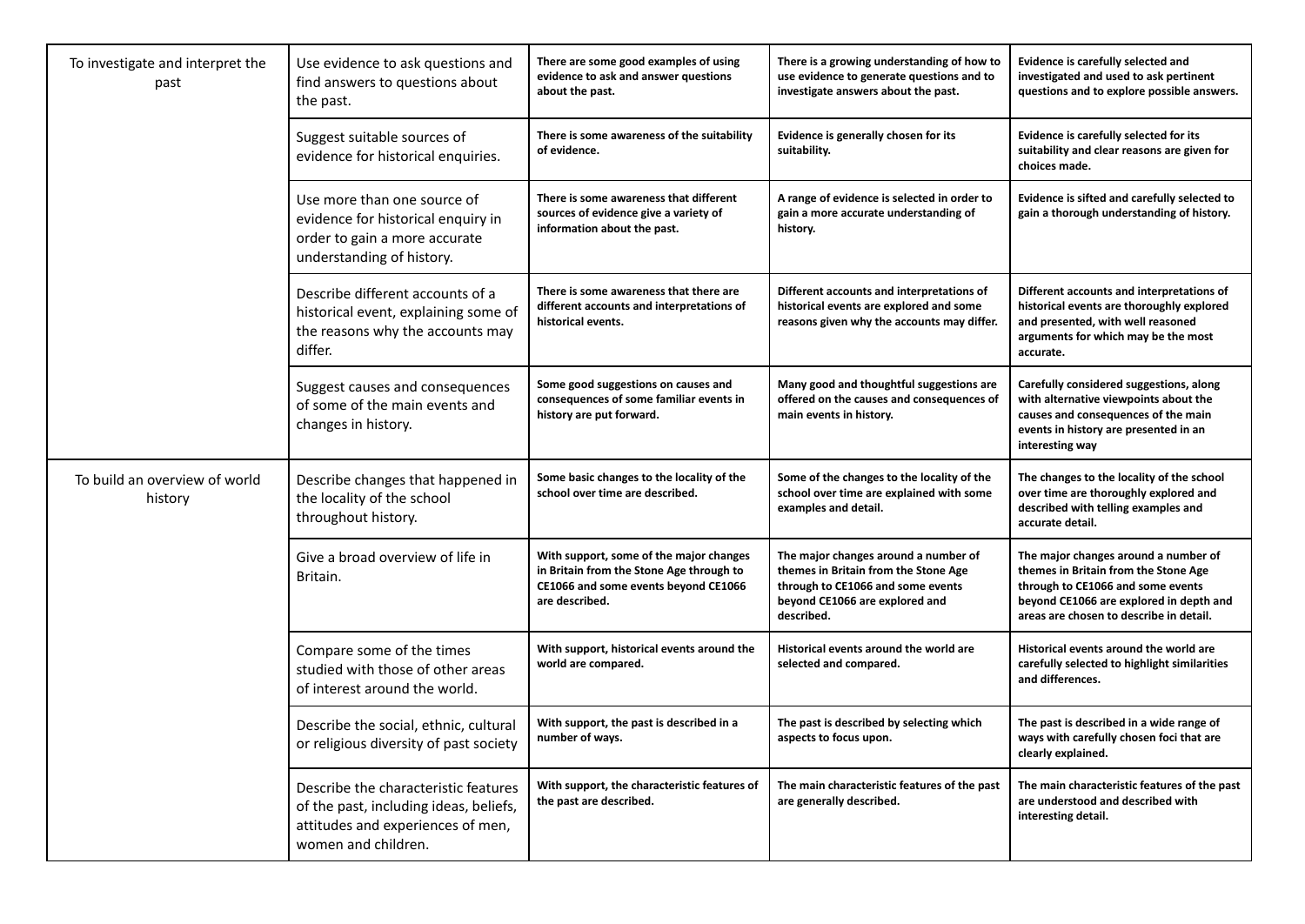| To understand chronology    | Place events, artefacts and<br>historical figures on a time line<br>using dates.                                       | There is generally a good knowledge of the<br>chronological order of the past and with<br>structured activity the past can be placed in<br>order on a timeline. | The chronological order of the past is<br>understood and it is represented on a time<br>line accurately.             | Chronology is understood, including<br>overlapping events in different parts of the<br>world.                                                                                    |
|-----------------------------|------------------------------------------------------------------------------------------------------------------------|-----------------------------------------------------------------------------------------------------------------------------------------------------------------|----------------------------------------------------------------------------------------------------------------------|----------------------------------------------------------------------------------------------------------------------------------------------------------------------------------|
|                             | Understand the concept of change<br>over time, representing this, along<br>with evidence, on a timeline.               | With support, changes over time are<br>represented on a timeline.                                                                                               | The concept of change in key themes is<br>understood and some good examples of<br>this are represented on timelines. | There is a thorough exploration and<br>description of change in some key themes<br>in history. Timelines are used to chart<br>changes and to comment upon the rate of<br>change. |
|                             | Use dates and terms to describe<br>events.                                                                             | When reminded, key dates are used.                                                                                                                              | Key dates are generally used.                                                                                        | Key dates are used in almost all historical<br>accounts.                                                                                                                         |
| To communicate historically | Use appropriate historical<br>vocabulary to communicate,<br>including: dates, time period, era,<br>change, chronology. | When reminded, historical language is<br>used.                                                                                                                  | Historical language is selected and used<br>appropriately.                                                           | Historical language is carefully chosen and<br>used well to describe a wide range of<br>events.                                                                                  |

# **Milestone 3 (Year 5 - Year 6)**

| <b>Learning Objective</b>                | <b>Key Indicator</b>                                                                           | <b>Basic</b>                                                                                | <b>Advancing</b>                                                                                                                         | Deep                                                                                                                                                                                |
|------------------------------------------|------------------------------------------------------------------------------------------------|---------------------------------------------------------------------------------------------|------------------------------------------------------------------------------------------------------------------------------------------|-------------------------------------------------------------------------------------------------------------------------------------------------------------------------------------|
| To investigate and interpret the<br>past | Use sources of evidence to deduce<br>information about the past.                               | There is some awareness of the word<br>'deduce'.                                            | Evidence is selected and investigated and<br>there are some good examples of<br>conclusions that have been deduced from<br>its scrutiny. | Evidence is collected, sifted and<br>investigated to provide well reasoned<br>arguments for events in the past.                                                                     |
|                                          | Select suitable sources of evidence.<br>giving reasons for choices.                            | Some suitable sources of evidence are<br>suggested.                                         | Suitable evidence is suggested and<br>explored with some reasons for its<br>suitability explained                                        | Clear reasoning and careful judgement is<br>used to select and explore evidence.                                                                                                    |
|                                          | Use sources of information to form<br>testable hypotheses about the<br>past.                   | With support, hypotheses are formed and<br>investigated.                                    | Generally, some interesting hypotheses are<br>formed from a growing knowledge of the<br>past and tested through further research.        | Interesting and thoughtful hypotheses are<br>formed, based on a deep understanding of<br>the past, and are tested by looking at<br>unfamiliar evidence and different<br>viewpoints. |
|                                          | Seek out and analyse a wide range<br>of evidence in order to justify<br>claims about the past. | Some good suggestions of suitable<br>evidence are given and used to back up<br>conclusions. | A growing range of evidence is sought and<br>explored in formulating and justifying<br>claims about the past.                            | A wide and carefully chosen range of<br>evidence is sought and explored in<br>formulating and justifying claims about the<br>past.                                                  |
|                                          | Show an awareness of the concept<br>of propaganda and how historians                           | There is some awareness that some<br>historical documents represent<br>propaganda.          | The social and political contexts of<br>evidence are studied and conclusions<br>drawn as to the reliability of the source.               | There is a good understanding of the social,<br>cultural, political and religious contexts in<br>which historical evidence was created, and                                         |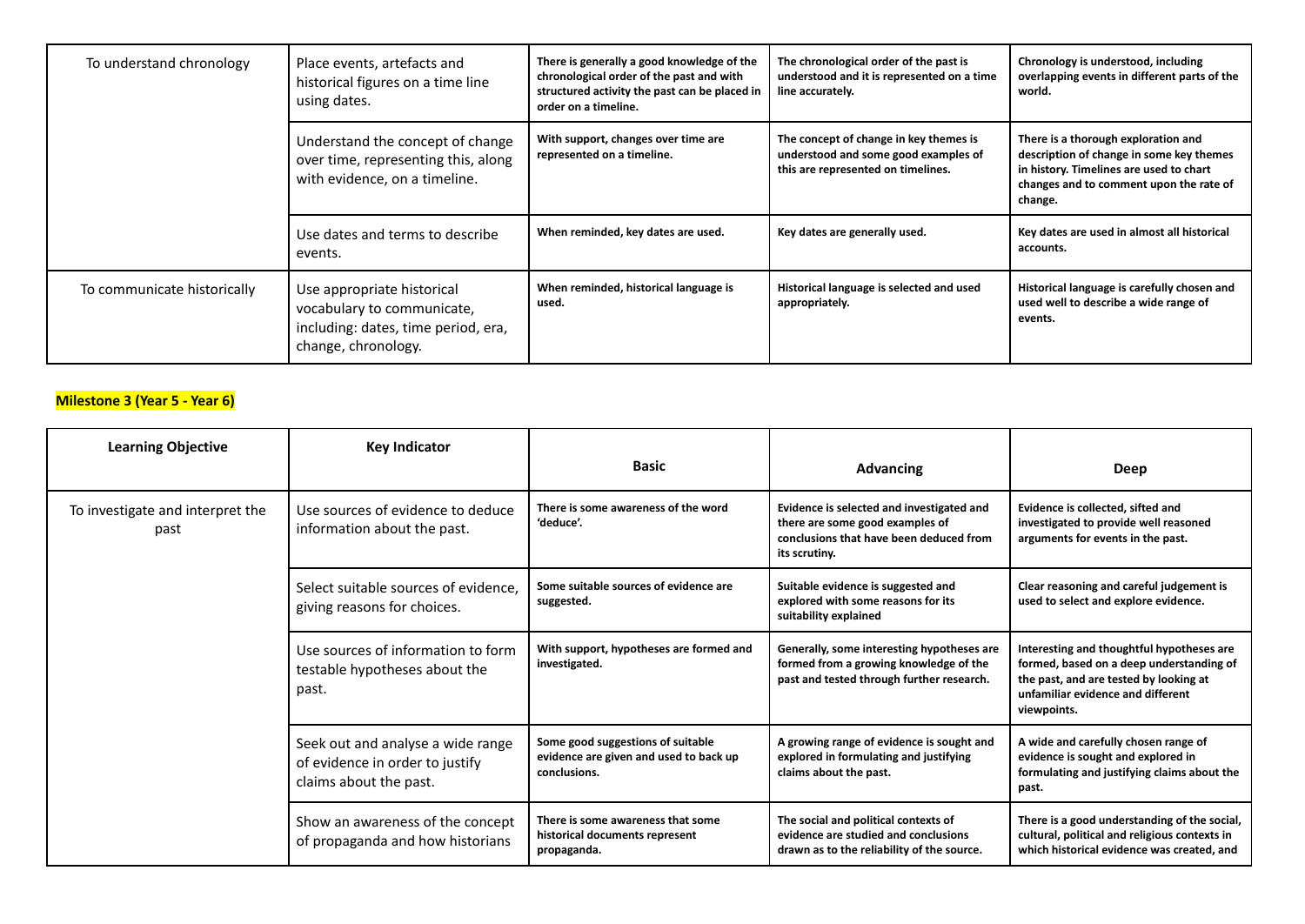|                                          | must understand the social context<br>of evidence studied.                                                                                 |                                                                                                                      |                                                                                                                                                                       | this is acknowledged when formulating<br>conclusions.                                                                                                          |
|------------------------------------------|--------------------------------------------------------------------------------------------------------------------------------------------|----------------------------------------------------------------------------------------------------------------------|-----------------------------------------------------------------------------------------------------------------------------------------------------------------------|----------------------------------------------------------------------------------------------------------------------------------------------------------------|
|                                          | Understand that no single source of<br>evidence gives the full answer to<br>questions about the past.                                      | There is a growing awareness of the need<br>to look at more than one source of<br>evidence.                          | A number of sources of evidence are<br>sought out.                                                                                                                    | A wide range of evidence is collected, sifted<br>and used.                                                                                                     |
|                                          | Refine lines of enquiry as<br>appropriate.                                                                                                 | There are some good examples of refining<br>lines of enquiry                                                         | There are good examples of refinements to<br>a line of enquiry with reasons given for the<br>refinements.                                                             | Lines of enquiry are altered in a timely<br>manner based on emerging evidence or<br>conflicting accounts of history.                                           |
| To build an overview of world<br>history | Identify continuity and change in<br>the history of the locality of the<br>school.                                                         | There is a growing understanding of the<br>concepts of continuity and change and<br>some examples of this are given. | Key themes are compared and areas of<br>continuity and change identified and<br>described.                                                                            | Key themes are selected to show contrast<br>in continuity and change.                                                                                          |
|                                          | Give a broad overview of life in<br>Britain and some major events<br>from the rest of the world.                                           | When reminded, the broad history of<br>Britain and some ancient societies from<br>around the world are described.    | There is a good knowledge of the broad<br>history of Britain and ancient societies<br>which are described with interesting detail.                                    | There is an excellent understanding of the<br>nature of British history and ancient<br>civilisations. They are described in<br>interesting and novel ways.     |
|                                          | Compare some of the times<br>studied with those of other areas<br>of interest around the world.                                            | With support, some time periods are<br>compared and described.                                                       | Time periods are selected and compared,<br>with interesting detail given.                                                                                             | Time periods are carefully chosen to show<br>similarities and differences with clear and<br>interesting detail given.                                          |
|                                          | Describe the social, ethnic, cultural<br>or religious diversity of past society.                                                           | With support, descriptions of the past<br>involve a number of aspects.                                               | Descriptions of the past involve a number<br>of aspects.                                                                                                              | Descriptions of the past show a good<br>understanding of the many different<br>aspects of historical contexts.                                                 |
|                                          | Describe the characteristic features<br>of the past, including ideas, beliefs,<br>attitudes and experiences of men,<br>women and children. | When reminded, the characteristic features<br>of the past, from a range of perspectives,<br>are described.           | Generally, the characteristic features of the<br>past, from a range of perspectives, are<br>described.                                                                | Many of the characteristic features of the<br>past are detailed from a carefully selected<br>range of perspectives.                                            |
| To understand chronology                 | Describe the main changes in a<br>period of history (using terms such<br>as: social, religious, political,<br>technological and cultural). | The concept of change within a time period<br>is understood, with some examples given.                               | Changes within a time period are<br>chronicled in a logical and interesting way.                                                                                      | Changes within a time period are described<br>in various terms, such as growth and<br>decline.                                                                 |
|                                          | Identify periods of rapid change in<br>history and contrast them with<br>times of relatively little change.                                | In structured activities, there is some<br>description of the rate of change with some<br>good examples provided.    | There is a general understanding that time<br>periods can be described as times of rapid<br>or relatively little change and examples are<br>chosen to represent this. | The rate and extent of change is described<br>and some reasons suggested.                                                                                      |
|                                          | Understand the concepts of<br>continuity and change over time,                                                                             | There is some awareness of the concepts of<br>continuity and change and, with support,<br>they are represented.      | There is generally a good awareness of the<br>concepts of continuity and change and they<br>are represented in interesting ways on an<br>annotated timeline.          | Times of continuity and change are<br>identified and described in a number of<br>interesting ways, along with a number of<br>well considered possible reasons. |